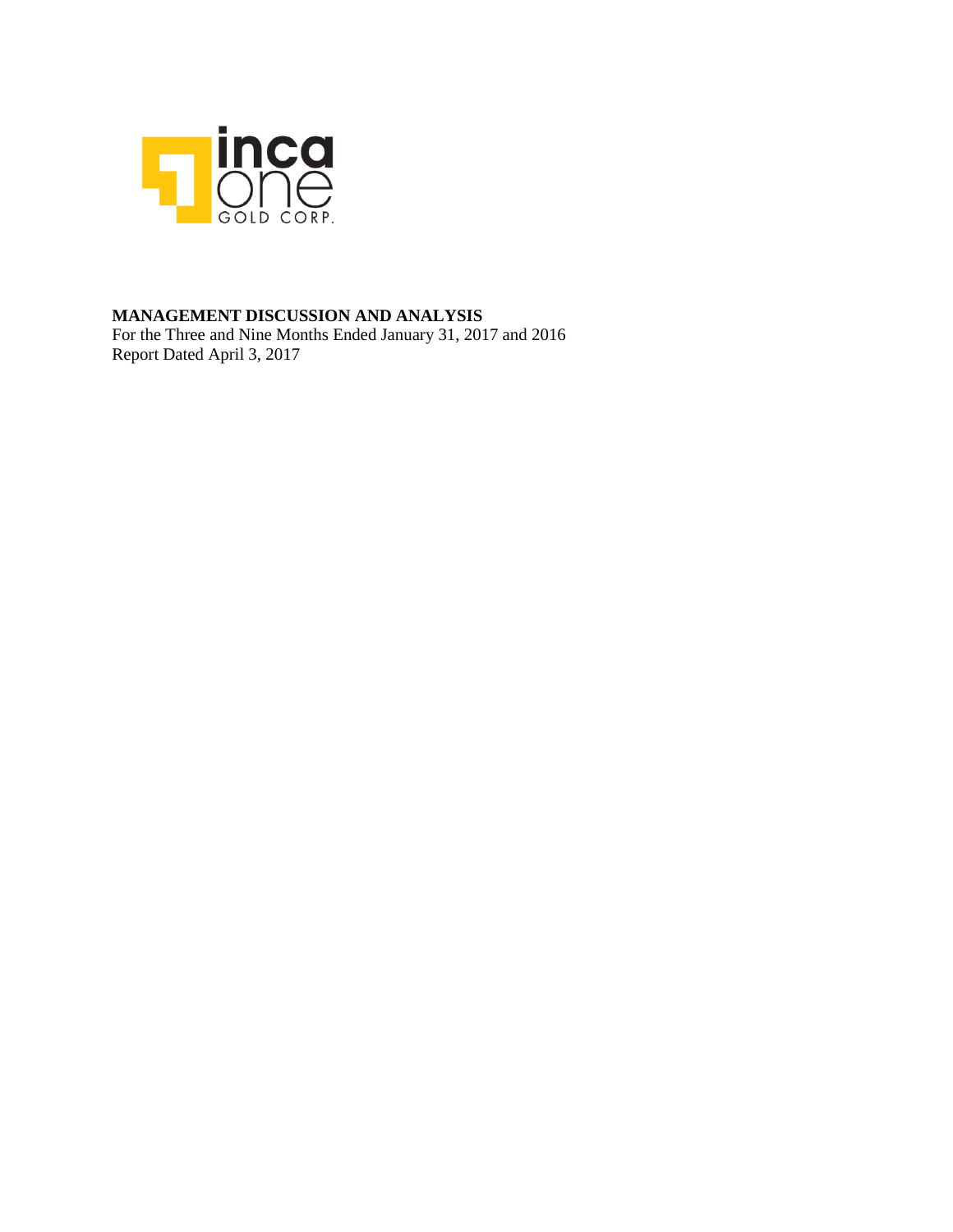Management Discussion & Analysis For the Three and Nine Months Ended January 31, 2017 and 2016

The following information, prepared as of April 3, 2017, should be read in conjunction with the unaudited condensed interim consolidated financial statements of Inca One Gold Corp. (the "Company" or "Inca One") for the three and nine months ended January 31, 2017 (the "January 2017 Interim Financial Statements"). This MD&A is the responsibility of management and has been reviewed and approved by the Board of Directors of the Company. All financial amounts are expressed in Canadian Dollars, unless otherwise indicated.

### **General Overview**

Inca One was incorporated on November 9, 2005, and is engaged in the business of developing gold-bearing mineral processing operations in Peru, to service government permitted small scale miners. In recent years the Peruvian government instituted a formalization process for informal miners as part of its efforts to regulate their activities. The Company, through its Peruvian subsidiary Chala One SAC, ("Chala One") has acquired an existing Peruvian mineral processing plant (the "Chala Plant"), which the Company successfully upgraded to approximately 100 tonnes per day ("TPD") capacity, and began commercial production in February 2015. The Company's business plan is to source high grade gold mill feed from legally recognized Peruvian artisanal and small scale miners, purchase and process the material, and export gold concentrate or dore.

The Company continues to actively evaluate potential mineral projects including additional mineral processing operations.

Inca One is listed for trading on the TSX Venture Exchange (the "TSX-V") under the symbol "IO", on the Frankfurt Stock Exchange under the symbol "SU9.F", and the Santiago Stock Exchange Venture under the symbol "IOCL".

### **Debt Settlement and Financing Completed in August 2016**

Early 2016 the Company began a comprehensive capital restructuring (the "Restructuring") which involved three major components including: (i) negotiating with debt holders to significantly reduce long and short term debt (the "Debt Settlement"), (ii) raising sufficient new capital in a private placement to provide sufficient working capital to ramp-up operations at the Chala Plant; and (iii) consolidating the Company's shares.

On August 16, 2016, the Company consolidated its capital on a one-for-seven basis and effective August 19, 2016 the Company's common shares commenced trading on a consolidated basis.

On August 26, 2016, the Company received approval by the TSX-V for the Debt Settlement, which converted approximately \$13.5 million of the Company's long and short term debt and related unpaid interest (the "Debts") generally as follows:

- (i) Approximately \$8.0 million was settled into 20.3 million common shares plus 9.2 million warrants;
- (ii) Approximately \$3.8 million was settled into interest bearing debenture agreements with deferred payment terms or non-interest bearing repayment notes;
- (iii)Approximately \$1.8 million was settled into a combination of warrant deposits, and contingent debt; and
- (iv) Approximately 1.5 million warrants were issued to select parties relating to the warrant deposit and certain other settlement requirements.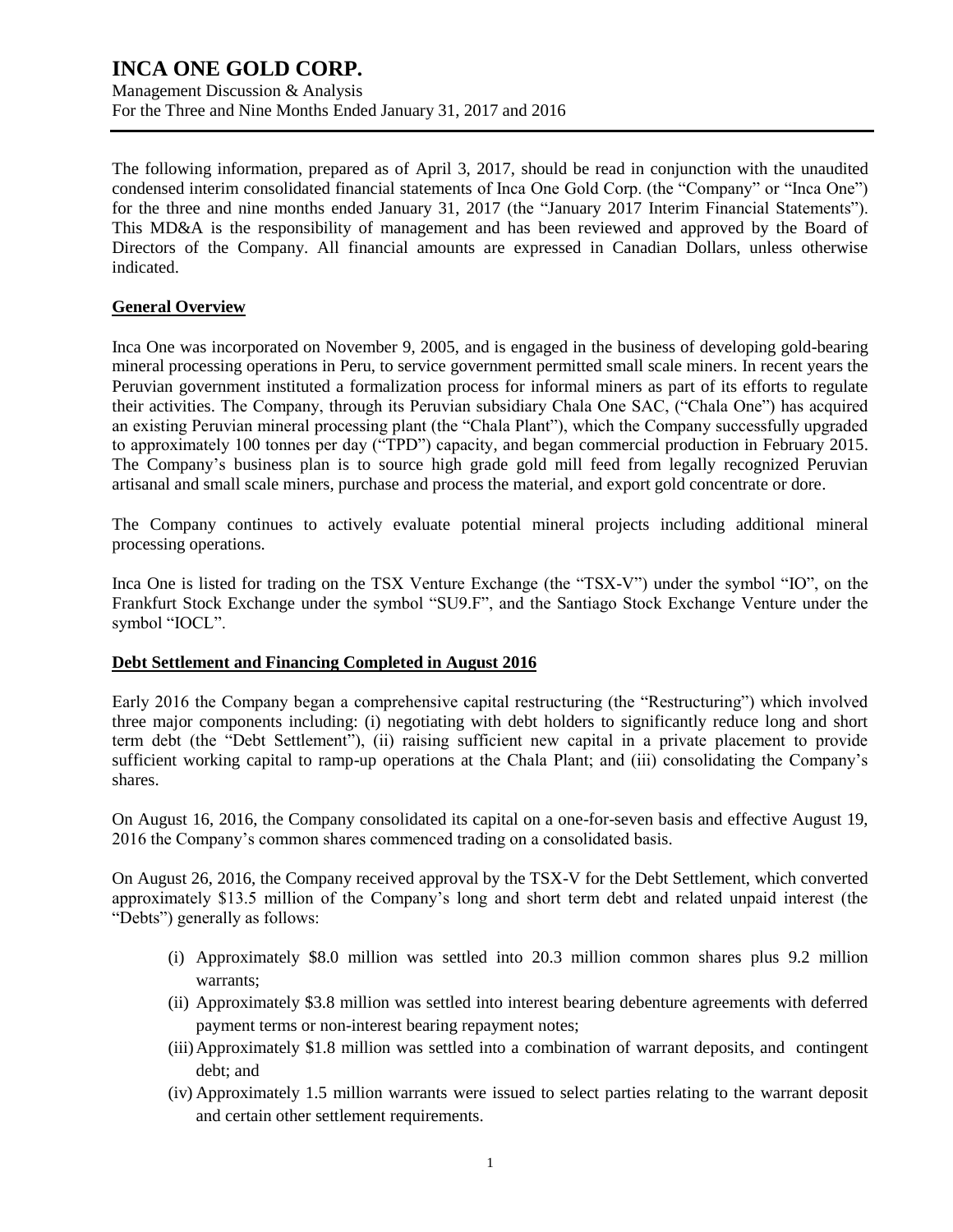On August 30, 2016 and October 5, 2016, the Company closed the first and second tranches, respectively, of its restructuring-related private placement for total gross proceeds of \$6,342,364 and issued 25,369,447 shares.

### **Key Period Definitions (used below)**

- three months ended January 31, 2017 ("**Q3 2017**");
- three months ended January 31, 2016 ("**Q3 2016**");
- nine months ended January 31, 2017 ("**YTD Q3 2017**");
- nine months ended January 31, 2016 ("**YTD Q3 2016**");

### **Operational Background**

The Chala Plant commenced commercial production on February 1, 2015.

The Company enacted a Restructuring period which concluded in Q2 2017. During the pre-Restructuring period beginning Q2 2016 (August 2015) through Q1, 2017 the Company operated at a lower operating capacity in order to better manage cash flows as the Company awaited completion of the IGV/VAT audits and enacted the Restructuring process.

The IGV/VAT audits which were conducted by SUNAT, the Peruvian government tax and customs authority, began in July 2015 and were completed in June 2016. The audits covered the Company's IGV filings from inception through May 2015 as well as for the period June through August 2015. Upon completion of the audits the Company received long-outstanding IGV refund credits totaling approximately \$1,558,000 which were refunded to the Company over Q4 2016 and in Q1 2017. Since early 2016, the Company has been filing for and receiving regular IGV monthly refunds from SUNAT. The IGV audit process was a very lengthy and onerous process and a significant hurdle for the Company to overcome.

During the three months ended January 31, 2017, the final permitting steps were completed to attain the beneficial permit at the Chala Plant and transfer of the beneficial permit to the Company was enacted during this time. As part of the terms of the original purchase agreement for the Chala Plant, Inca One had an agreement between its wholly owned subsidiary, Chala One, and the seller and initial permit applicant, to operate under the umbrella of formalization until the successful completion of all the environmental and operating permits. With completion of the beneficial permit allowing 100 TPD production capacity, the Company will be proceeding with the application of commercial permits to incrementally increase capacity up to 350 TPD. The Chala Plant currently sits on 21 hectares of land, and has ample room for plant expansion.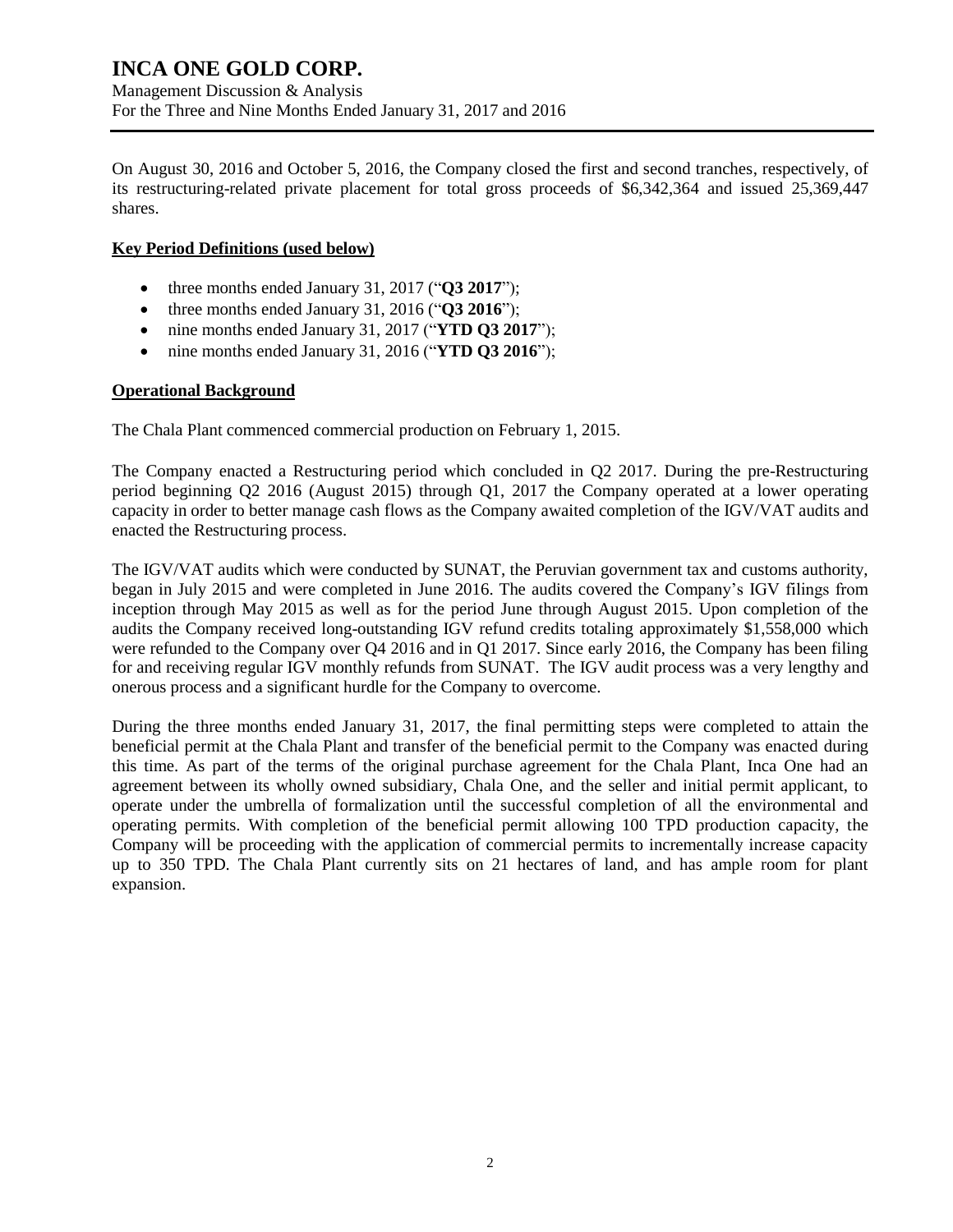### **Operational Highlights**

Comparison of Q3 2017 to Q2 2017 and Q1 2017 is a follows. For analysis purposes the post-Restructuring period began in Q2 2017 with certain analysis below addressing Q3 2017 and Q2 2017 combined, as applicable.

- GOLD PRICE: Average gold price per ounce sold decreased \$182 or 10.4% in Q3 2017 compared to Q2 2017 due to the declining gold price in Q3 2017.
- REVENUE: Revenue per tonne decreased \$128 or 14.9% in Q3 2017 compared to Q2 2017 primarily due to the decrease in gold price over the quarter, while mineral grade remained flat.
- COST: Cost per tonne increased \$145 or 22.0% in Q3 2017 compared to Q2 2017 due to a combination of ramp up costs incurred and recorded in Q3 2017 as well as certain December year-end accruals and adjsutments recorded by the Peruvian operation in Q3 2017 which were incurred in prior periods. Also Q2 2017 had somewhat lower costs as the period benefited from the reversal of an inventory impairment recorded in Q1 2017 (during the pre-Restructuring period).
- GROSS MARGIN: Together Q3 2017 and Q2 2017 had a positive gross margin of \$19,271 based on an average daily production of 65.7 tonnes per day. Q3 2017 and Q2 2017 benefitted from cost cutting measures enacted by the Company during the pre-Restructuring period, which was somewhat offset by ramp-up costs incurred.

| <b>Quarter over Quarter highlights</b>  | Q <sub>3</sub><br>2017 | $\overline{O2}$<br>2017 | <b>Q1</b><br>2017 | Variance %<br>Q3 to Q2 | Variance %<br>$Q2$ to $Q1$ |
|-----------------------------------------|------------------------|-------------------------|-------------------|------------------------|----------------------------|
| Tonnes processed in COGS (t)            | 6,970                  | 2,860                   | 2,399             | 143.8%                 | 19.2%                      |
| Tonnes processed in period (t)          | 7,298                  | 3,070                   | 2,370             | 137.8%                 | 29.5%                      |
| Average daily processing volume (t)     | 79.3                   | 33.4                    | 25.8              | 137.8%                 | 29.5%                      |
| Mineral grade processed (oz/t gold)     | 0.50                   | 0.46                    | 0.51              | 6.8%                   | $(8.9\%)$                  |
| Gold sold (equivalent) (oz)             | 3,208                  | 1,399                   | 1,256             | 129.2%                 | 11.4%                      |
| Gold sold (oz)                          | 3,149                  | 1,357                   | 1,227             | 132.1%                 | 10.6%                      |
| Silver sold (oz)                        | 4,119                  | 2,256                   | 2,173             | 82.6%                  | 3.8%                       |
| Sales revenue $(\$)$                    | 5,056,691              | 2,438,054               | 2,075,562         | 107.4%                 | 17.5%                      |
| Cost of goods sold ("COGS") (\$)        | 5,594,639              | 1,880,835               | 2,394,169         | 197.5%                 | $(21.4\%)$                 |
| Gross operating margin (deficit) $(\$)$ | (537, 948)             | 557,219                 | (318,607)         | (196.5%)               | $(274.9\%)$                |
| Revenue per tonne $(\$)$                | 725                    | 853                     | 865               | $(14.9\%)$             | $(1.5\%)$                  |
| Cost per tonne $(\$)$                   | 803                    | 658                     | 998               | 22.0%                  | $(34.1\%)$                 |
| Gross margin per tonne (\$)             | (77)                   | 195                     | (133)             | (139.5%)               | $(246.6\%)$                |
| Average gold price per oz sold $(\$)$   | 1,576                  | 1,759                   | 1,652             | $(10.4\%)$             | 6.4                        |
| Cost per oz sold $(\$)$                 | 1,744                  | 1,357                   | 1,906             | 28.5%                  | $(28.8\%)$                 |
| Gross margin per oz sold $(\$)$         | (168)                  | 398                     | (254)             | $(142.2\%)$            | (256.7%)                   |
| Average London Close price (\$)         | 1,593                  | 1,721                   | 1,674             | $(7.4\%)$              | 2.8%                       |
| Average London Close price (\$USD)      | 1,196                  | 1,312                   | 1,291             | $(8.8\%)$              | 1.6%                       |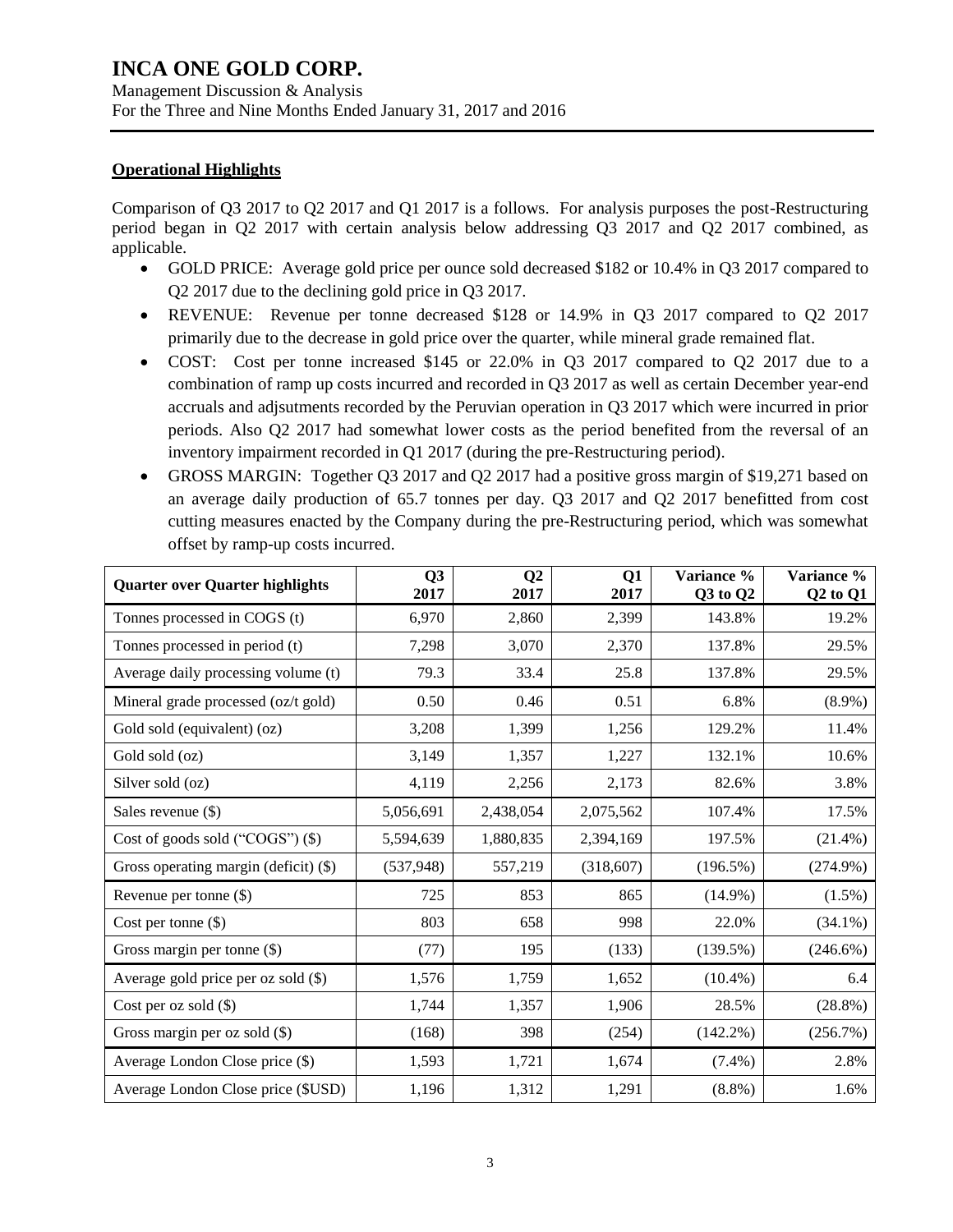Management Discussion & Analysis For the Three and Nine Months Ended January 31, 2017 and 2016

Highlights during the post-Restructuring period of Q2 2017 and Q3 2017 include:

- RESULTS: Total gold and silver sales of \$7,494,745 with total cost of goods sold of \$7,475,474 resulting in a gross margin of \$19,271;
- RESTRUCTURING GAIN: The Company recognized a net restructuring gain of \$974,181 on the Company's comprehensive capital restructuring;
- TONNES AND GRADE: 10,368 tonnes of mineral was processed with an average gold grade of 0.49 oz/t. Average daily processing volume of 65.7 TPD;
- INVENTORY: As at January 31, 2017, there were approximately 181 ounces of finished goods gold inventory, 180.0 ounces of gold in process inventory, and 165 ounces of gold in 230 tonnes of stockpiled material.

### **Capitalized Purchase, Permits, and Pre-operating Costs**

On June 6, 2013, the Company entered into a Letter of Intent to acquire 100% of a permitted and operational milling facility (the "Chala Plant") in southern Peru for USD\$240,000 of which USD\$150,000 was paid on signing and USD\$90,000 was payable once transfer of the permitted facility was complete. A finder fee of USD\$40,000 and a sourcing and technical advice fee of USD\$59,000, inclusive of value added taxes ("VAT") were paid in connection with the acquisition of the milling facility. An additional USD\$59,000 (inclusive of VAT) for sourcing and technical advice was paid once the plant became operational and had processed 250 tons of gold-bearing material.

During the three months ended January 31, 2017, the final permitting steps were completed and transfer of the beneficial permit was enacted to the Company. Per the final permit transfer negotiations the Company was required to pay an additional USD\$110,000 of which USD\$10,000 and the above noted USD\$90,000 were paid during the three months ended January 31, 2017, and the remaining USD\$100,000 balance will be paid in instalments over 2017.

Transfer of formal title was subject to a number of conditions. As part of the terms of the original purchase agreement for the Chala Plant, Inca One had an agreement between its wholly owned subsidiary, Chala One, and the seller and initial permit applicant, to operate under the umbrella of formalization until the successful completion of all the environmental and operating permits.

Included in plant upgrade and capitalized pre-operating costs is \$1,712,199 of incidental revenue generated during the period prior to February 1, 2015 and \$264,531of capitalized interest.

### **Future Outlook**

The Company is moving forward with its business plan to focus on gold-bearing mineral processing facilities in Peru and believes that the Chala Plant operations will provide the necessary cash flow to achieve ongoing profitability in calendar 2017. The Company intends to use the funds and net profits from mineral processing operations at the Chala Plant, and additional fundraising as required, to execute its business plan and expand mineral processing operations so that it can continue to achieve its long-term objectives. The Company has been receiving regular monthly IGV refunds and doesn't anticipate any disruption in the tax refund process.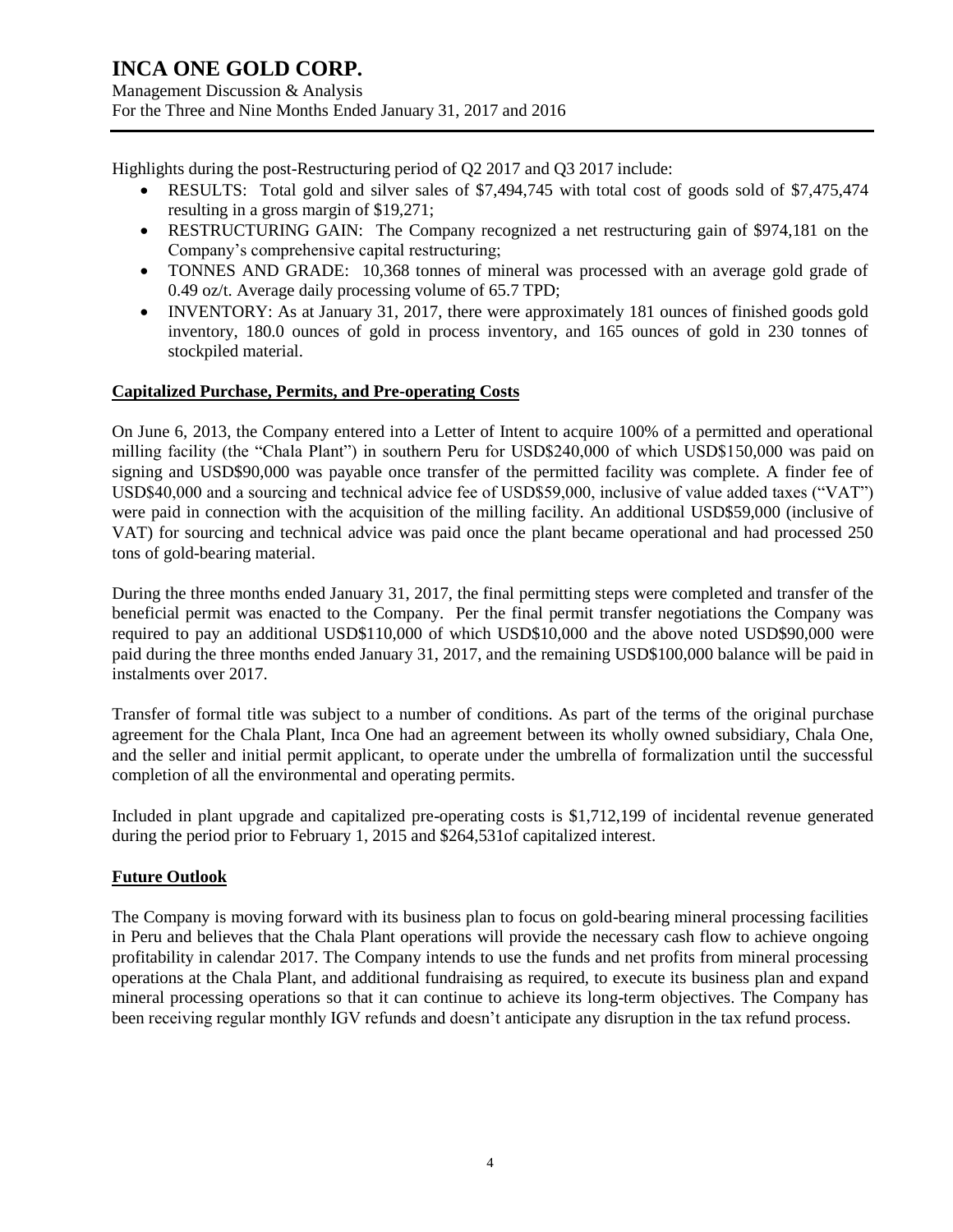#### **Selected Quarterly Information**

The following selected financial data with respect to the Company's financial condition and results of operations has been derived from the unaudited condensed interim consolidated financial statements of the Company for the three months ended January 31, 2017, October 31, 2016, and July 31, 2016 and from the audited consolidated financial statements for the year ended April 30, as applicable. The selected financial data should be read in conjunction with those financial statements and the notes thereto.

|                                          | <b>January 31, 2017</b> | October 31, 2016 | July 31, 2016 |
|------------------------------------------|-------------------------|------------------|---------------|
|                                          | \$                      | S                | S             |
| Revenue                                  | 5,056,691               | 2,438,054        | 2,075,562     |
| Cost of goods sold                       | 5,594,639               | 1,880,835        | 2,394,169     |
| Gross margin (deficit)                   | (537, 948)              | 557,219          | (318,607)     |
| Finance and other (expense) income, net  | (364, 992)              | (299, 609)       | (412,074)     |
| Restructuring gain                       | (524, 490)              | 1,498,671        |               |
| Net earnings (loss) for the period       | (2,211,970)             | 1,162,745        | (1,281,939)   |
| Net earnings (loss) per share (basic and |                         |                  |               |
| diluted)                                 | (0.04)                  | 0.03             | (0.12)        |
| Other comprehensive earnings (loss)      | (2,159,092)             | 1,360,624        | (1,501,391)   |

|                             | <b>January 31, 2017</b> | April 30, 2016 | January 31, 2016 |
|-----------------------------|-------------------------|----------------|------------------|
|                             |                         |                |                  |
| Total assets                | 9,490,022               | 9.370.124      | 10,991,135       |
| Total current liabilities   | 2,583,063               | 11,154,439     | 11,032,577       |
| Total long term liabilities | 3,151,464               | 4,705,169      | 5,225,760        |

The following table sets out selected quarterly financial data from the Company's unaudited quarterly financial statements for the last eight quarters.

|                         | <b>Working</b> |                     |                    |                 | <b>Basic</b><br>earnings |
|-------------------------|----------------|---------------------|--------------------|-----------------|--------------------------|
|                         | capital        |                     | Long term          | Net earnings    | (loss) per               |
| <b>Quarter ended</b>    | (deficiency)   | <b>Total assets</b> | <b>liabilities</b> | $(\text{loss})$ | share                    |
|                         | S              | \$                  | S                  | \$              | S                        |
| <b>January 31, 2017</b> | 457,487        | 9,490,022           | 3,151,464          | (2,211,970)     | (0.04)                   |
| October 31, 2016        | 2,320,511      | 10,622,447          | 3,169,778          | 1,162,745       | 0.03                     |
| July 31, 2016           | (9,382,607)    | 8,665,436           | 4,487,799          | (1,281,939)     | (0.12)                   |
| April 30, 2016          | (7,645,085)    | 9,370,124           | 4,705,169          | (2,405,901)     | (0.28)                   |
| January 31, 2016        | (5,960,657)    | 10,991,135          | 5,225,760          | (2,656,596)     | (0.28)                   |
| October 31, 2015        | (2,215,694)    | 11,152,022          | 5,863,988          | (1,928,949)     | (0.14)                   |
| July 31, 2015           | (1,201,165)    | 11,433,207          | 5,787,037          | (581,084)       | (0.07)                   |
| April 30, 2015          | (516, 327)     | 8,328,493           | 5,673,756          | (779, 718)      | (0.07)                   |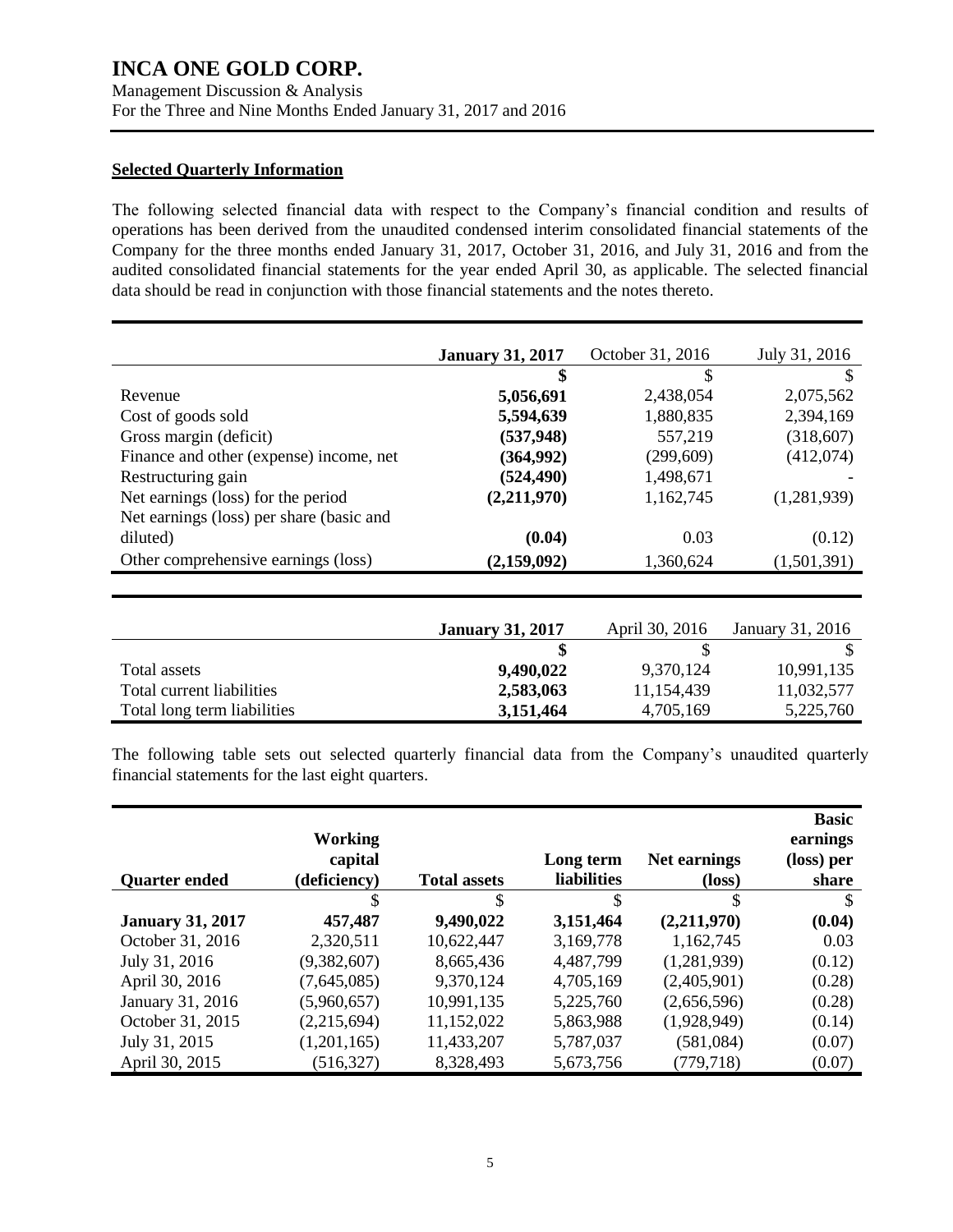Management Discussion & Analysis For the Three and Nine Months Ended January 31, 2017 and 2016

The change in working capital as at January 31, 2017 from October 31, 2016 is a result of \$322,929 decrease of prepaids arising from amortization of marketing restructuring costs and the general operating loss in the quarter. The significant change in working capital as at October 31, 2016 arose from liabilities being settled upon the Restructuring. The Restructuring led to a reduction in current liabilities of \$9,956,596 from April 30, 2016, noting that an additional \$1,737,522 of debt became current in the quarter ended July 31, 2016 (pre-Restructuring).

Total assets increased \$119,898 during the nine months ended January 31, 2017 due to increase in prepaid expenses and inventory arising from operations as well as the impact of foreign exchange of translating US dollar functional currency assets to the Canadian dollar reporting currency.

The \$1,553,705 decrease in long term liabilities for the nine months ended January 31, 2017 arose due to the Restructuring that occurred during Q2 2017.

Major changes in quarterly net earnings and loss arose as follows:

- During the three months ended January 31, 2017, the \$2,211,970 net loss decreased relative to the Q3 2016 loss of \$2,656,596 primarily as a result of cost cutting measurements and lower financing expense.
- During the three months ended October 31, 2016, the \$1,162,745 net earnings arose from both cost cutting measurements and the Restructuring which resulted in a net gain on restructuring of \$1,498,671.
- During the three months ended January 31, 2016, the \$2,656,596 net loss increased relative to prior quarters primarily as a result of the strategic decision by the Company to scale back production in order to wait for the receipt of the IGV receivable from the Peruvian tax authorities.
- The gross operating deficit during the three months ended January 31, 2016, was \$604,336 from total metal revenue of \$3,105,726 and costs of goods sold of \$3,710,062. This was offset by increases in both finance costs and accretion expense due to new financings closed during the current and prior periods and a \$334,046 impairment of marketable securities.
- During the three months ended October 31, 2015, the \$1,928,949 net loss increased relative to prior quarters (other than January 31, 2015) primarily as a result of the commencement of commercial production on February 1, 2015 and the strategic decision by the Company to scale back production in order to wait for the receipt of the IGV receivable from the Peruvian tax authorities, which as of October 31, 2015 had a value of \$2,889,976.

### **Results of Operations – Q3 2017 compared to Q3 2016**

Revenue for Q3 2017 was \$5,056,691 and cost of goods sold was \$5,594,639 resulting in a gross deficit of \$537,948. Comparable revenues for Q3 2016 were \$3,105,726 and cost of goods sold was \$3,710,062 resulting in a gross deficit of \$604,336. The primary reason for the deficit in Q3 2017 is due to the Company incurring one-time post-Restructuring ramp up costs including required maintenance on the Chala Plant, reestablishing the mineral purchase team and purchase zones, and certain December accruals relating to prior periods.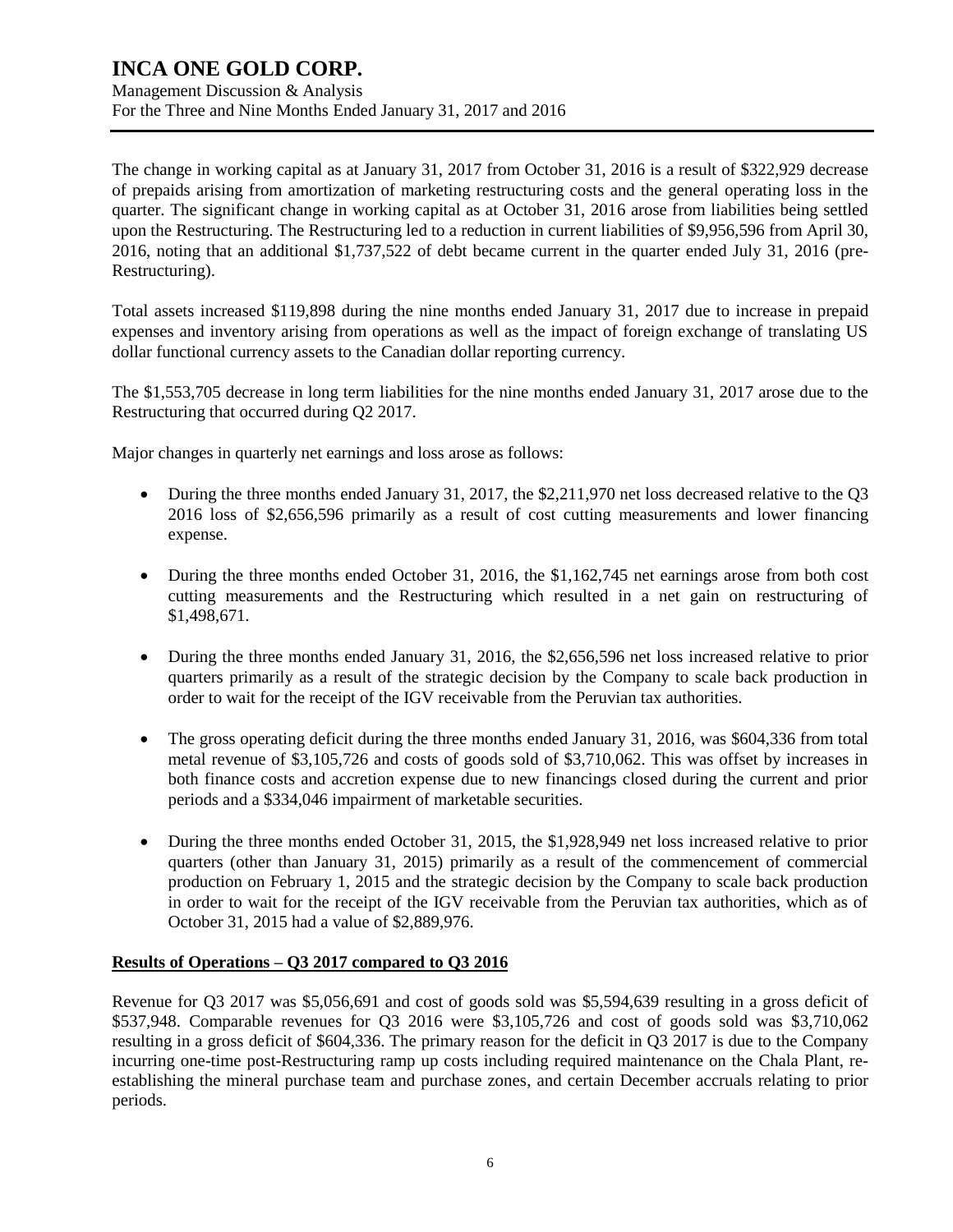### **INCA ONE GOLD CORP.** Management Discussion & Analysis For the Three and Nine Months Ended January 31, 2017 and 2016

Q3 2017 also operated at lower than the plant's capacity due to less mineral available during January arising from the fact most artisanal mining operations close for approximately two weeks after Christmas and rainy season begins in January impacting the ability to mine for a number of weeks in many regions in Peru. Notwithstanding the above the Company benefitted from a reduction in operating costs due to cost cutting measures and right-sizing enacted, continued strong recoveries; and an overall focus on operating effectiveness in all areas of the business in a post-Restructuring ramp-up environment.

During Q3 2017, the Company reported a net loss of \$2,211,970, a decrease from the net loss of \$2,656,596 during Q3 2016, primarily as a result of cost cutting measures. The most significant components of the loss were (in addition to the gross operating deficit of \$537,948), a net restructuring loss of \$524,490, management fees and salaries of \$373,939; office, rent, utilities, insurance and other of \$171,596, and finance costs of \$293,735.

The Company recorded a net restructuring deficit of \$524,490 composed of restructuring costs of \$207,665, amortized marketing restructuring costs of \$322,929. There were no restructuring costs in the comparable period.

Management fees and salaries during Q3 2017 decreased by \$177,369 to \$373,939 compared to \$551,308 during Q3 2016, primarily due to cost cutting measures in fiscal 2017.

Finance costs during Q3 2017 decreased by \$266,518 to \$293,735 compared to \$560,253 during Q3 2016 primarily due to significantly lower debt and interest post-Restructuring and Debt Settlement.

### **Results of Operations – YTD Q3 2017 compared to YTD Q3 2016**

Revenue for YTD Q3 2017 was \$9,570,307 and cost of goods sold was \$9,869,643 resulting in a gross deficit of \$299,336. Comparable revenues for YTD Q3 2016 were \$13,985,945 and cost of goods sold was \$14,492,020 resulting in a gross margin deficit of \$506,075.

During YTD Q3 2017, the Company reported a net loss of \$2,320,941 the most significant components of which were, aside from the gross operating deficit of \$299,336, a restructuring gain of \$974,181, management fees of \$418,840; professional fees of \$337,721 and finance costs of \$981,062.

The Company recorded a net restructuring gain of \$974,181 composed of \$3,424,959 in a gain on restructuring of debt offset by restructuring costs of \$1,081,281, amortized marketing restructuring costs of \$453,576, share based payments costs of \$455,555 and total impairments on restructuring of \$460,366.

Finance costs decreased during YTD Q3 2017 by \$394,083 to \$981,062 compared to \$1,375,145 during YTD Q3 2016 primarily due to significantly lower debt and interest post Restructuring and Debt Settlement, and a recovery of impairment on the value of marketable securities in YTD Q3 2017 of \$11,970 compared to an impairment of \$485,626 during YTD Q3 2016.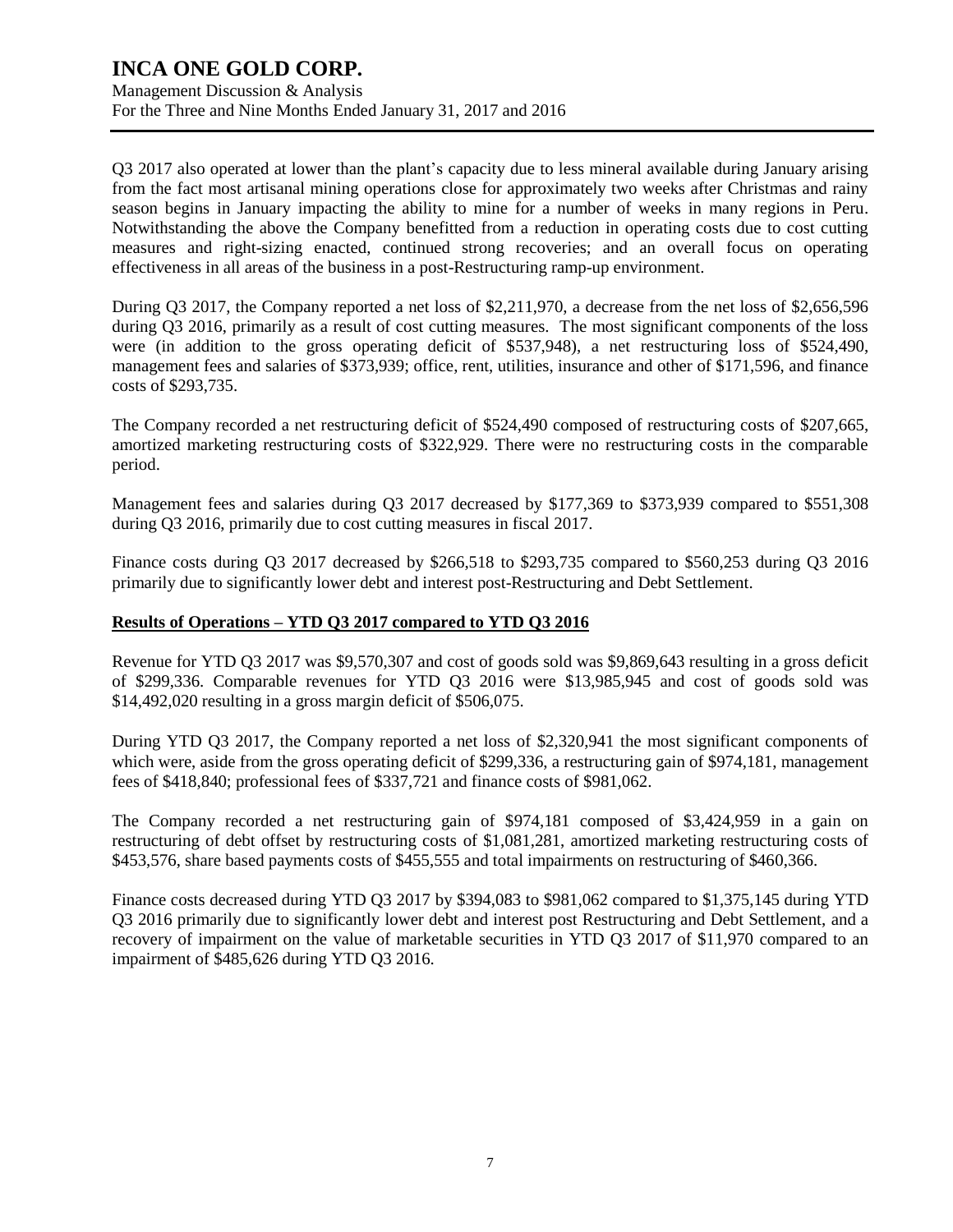### **Liquidity and Capital Resources**

As at January 31, 2017 the Company has financed its operations and met its capital requirements primarily through operational cash flow re-investment at the Chala One plant, and the issuance of capital stock by way of private placements and stock option exercises. On August 26, 2016, the Company received approval by the TSX-V for the Debt Settlement, which converted approximately \$13.5 million of the Company's long and short term debt and related unpaid interest. As at January 31, 2017, the Company had cash of \$151,771 representing an increase of \$106,363 compared with cash of \$45,135 at April 30, 2016.

The Company reported working capital surplus of \$457,487 at January 31, 2017 as compared to working capital deficiency of \$7,645,085 as at April 30, 2016. The primary reason for the move from deficit to surplus during the nine months ended January 31, 2017 was the Restructuring that was completed by the Company in Q2 2017.

The Company continued developing the Chala Plant which was successfully upgraded to approximately 100 TPD capacity during the year ended April 30, 2015. The Chala Plant commenced commercial production on February 1, 2015.

Management intends to finance operating costs over the year with funds received from operations upon the Company ramping up operations, and additional funds from financing as required for working capital to support the operational ramp up.

### **Financings – Debt**

### Promissory Notes – Post-Restructuring Balances – Non-interest bearing notes

During the nine months ended January 31, 2017, the Company enacted a Restructuring and Debt Settlement whereby the majority of outstanding promissory notes payable balances which were outstanding both at April 30, 2016 and prior to the TSX Debt Settlement approval on August 26, 2016 were converted (depending on the specific settlement agreements terms) to a varied combination of equity (shares and warrants), contingent debt, cash repayments, and short term non-interest bearing notes. Upon settlement \$416,725 of new non-interest bearing notes were recognized including \$62,456 from settled CAD denominated convertible notes and related unpaid interest. The non-interest bearing notes are scheduled to be repaid through May 31, 2017. During the quarter ended January 31, 2017, \$151,965 of the new non-interest bearing notes was repaid and \$156,360 remains outstanding as at January 31, 2017.

### Promissory Notes – Post-Restructuring Balances – Accelerated Notes (arising from settlement of the USD Debenture Notes)

As a result of the Restructuring and Debt Settlement the Company also recognized USD\$500,000 in noninterest bearing notes and CAD\$775,020 in a non-interest bearing Warrant Deposit which arose from the conversion of certain USD Debenture Notes (together the "Accelerated Notes"). The Accelerated Notes holders retained the option for repayment or accelerated repayment of the outstanding Accelerated Notes in part (or in full) through achieving certain fundraising criteria including sourcing proceeds for the Company in a market-priced private placement after close of the Debt Settlement.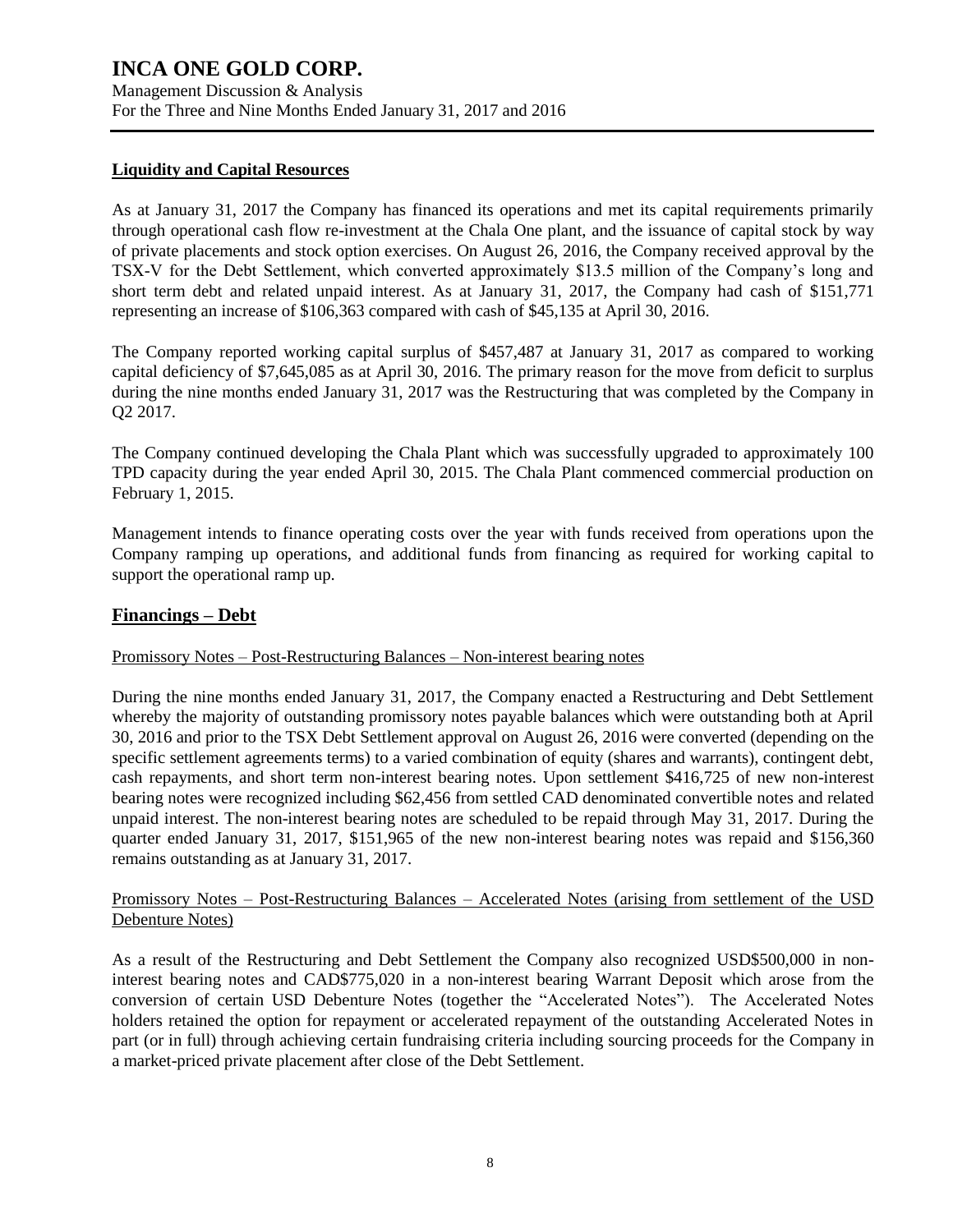During the nine ended January 31, 2017 the lender achieved the fundraising criteria, and consequently on the close of the October 5, 2016 tranche the lender was repaid their Accelerated Debt amount in full, therefore the remaining Accelerated Notes balance as at January 31, 2017 is \$nil (April 30, 2016 - \$nil).

### Promissory Notes – Pre-Restructuring Balances – Directors and Officers

During the year ended April 30, 2014, two directors and officers of the Company advanced to the Company a total of \$170,000 in cash in exchange for promissory notes. The notes were unsecured and payable on demand with an interest rate of 20% per annum calculated and paid quarterly in arrears. During the year ended April 30, 2014, \$50,000 of the principal was repaid with the remaining \$120,000 repaid during the year ended April 30, 2015.

During December 2014, directors and officers advanced to the Company a total of \$205,000. The advances were unsecured and non-interest bearing. During the year ended April 30, 2015 the \$205,000 was repaid in full.

During May 2015, a director and officer and an officer of the Company advanced to the Company a total of \$100,000 in cash in exchange for short term promissory notes. The notes were unsecured with an interest rate of 20% per annum payable on maturity in six months. During April 2016, the parties agreed to extend the maturity date while the Company evaluated some balance sheet restructuring. During the year ended April 30, 2016, \$40,000 of the principal was repaid.

During June 2015 a company controlled by an individual who was subsequently appointed a director of the Company on July 8, 2015 advanced to the Company USD\$500,000 in cash in exchange for a short term promissory note of which USD\$100,000 was repaid during August 2015. The note was unsecured with an interest rate of 20% per annum payable on maturity in six months.

Pursuant to the Debt Settlement all director and officer balances owing were settled during the nine months ended January 31, 2017, and as at January 31, 2017, the principal balance was \$nil (April 30, 2016 - \$561,920), and interest expense recorded during the three and nine months ended January 31, 2017 was \$nil and \$7,064, respectively (2016 -\$27,674 and \$71,411, respectively), of which \$nil (April 30, 2016 - \$36,487) is in accounts payable and accrued liabilities as of January 31, 2017.

#### Promissory Notes – Pre-Restructuring Balances – Third party advances

On January 14, 2015, the Company received USD\$200,000 in cash in exchange for a promissory note with a third party. The note is unsecured, originally had a six month term, and carried an interest rate of 20% per annum calculated and payable on the maturity date. In July 2015 and in October 2015, the Parties agreed to cumulatively extend the maturity date for an additional six months while the Company evaluated some balance sheet restructuring.

Pursuant to the Debt Settlement all balances owing were settled during the nine months ended January 31, 2017, and as at January 31, 2017, the principal balance was \$nil (April 30, 2016 - \$250,960) and interest expense recorded during the three and nine months ended January 31, 2017 was \$nil and \$17,543, respectively (2016 - \$9,987 and \$55,010, respectively), of which \$nil (April 2016 - \$39,696) is in accounts payable and accrued liabilities as of January 31, 2017.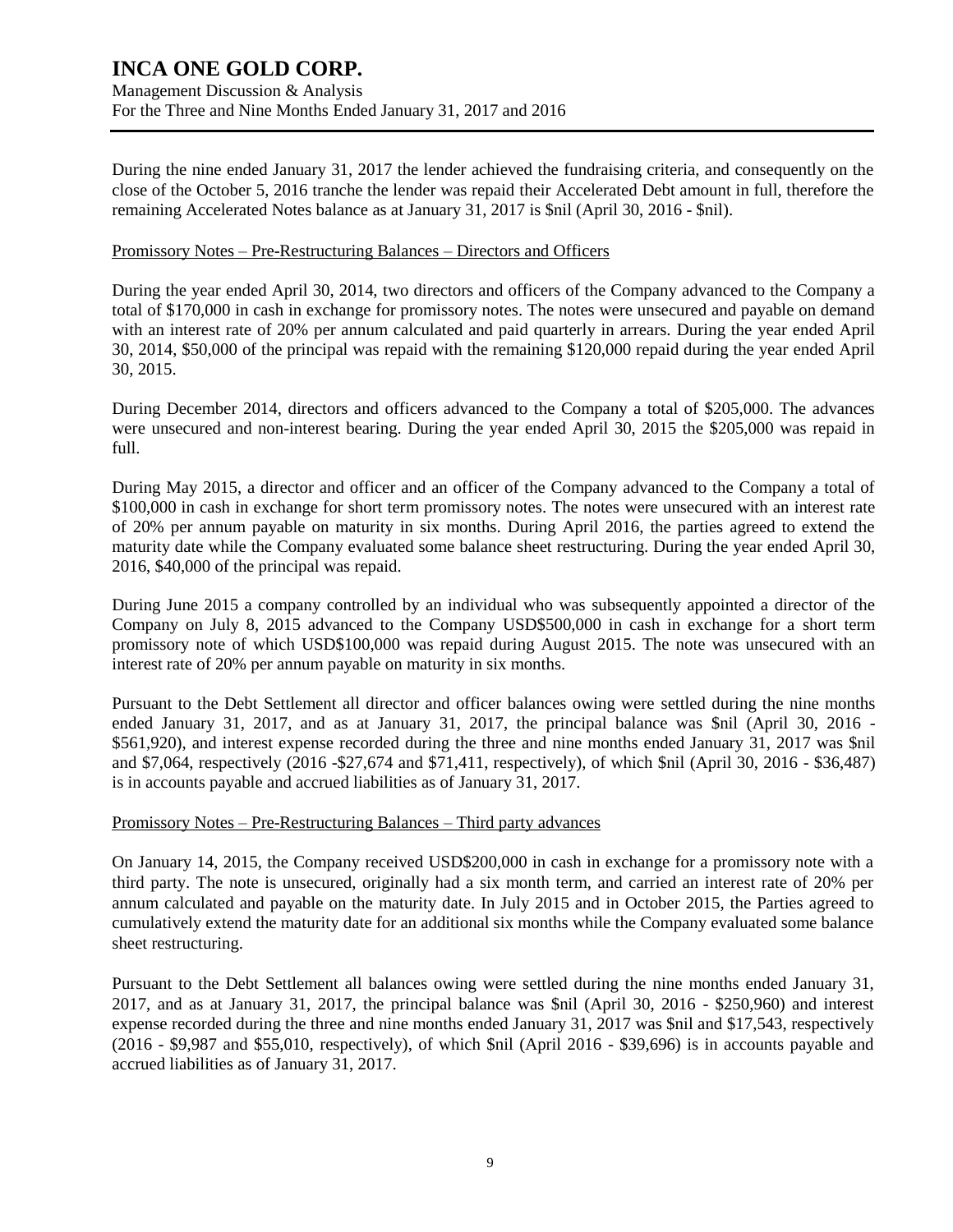Management Discussion & Analysis For the Three and Nine Months Ended January 31, 2017 and 2016

#### Promissory Notes – Pre-Restructuring Balances – Redeemable notes

On October 22, 2013 and November 6, 2013, the Company closed a non-brokered private placement of secured, redeemable promissory notes for gross proceeds of \$420,000. Of this amount an aggregate of \$150,000 was issued to an officer and a company controlled by a director. The promissory notes had a maturity date 24 months after issuance and bore interest at 20% per annum.

At the option of one of the subscribers, accrued interest of \$5,632 (April 30, 2016 - \$50,222) has been added to the principal of the promissory notes instead of being paid in cash. Subscribers were entitled to redeem their investment principal plus accrued interest on or after six months by providing 30 days written notice in advance of three month promissory note rollover periods. The notes were secured by a security interest in all of the Company's present and after acquired property pursuant to an underlying Security Agreement but are subordinate to any security held by holders of the Convertible Debentures.

During the year ended April 30, 2015, \$100,000 of the promissory notes were redeemed by an officer of the Company and \$50,000 of the promissory notes were redeemed by a company controlled by a director of the Company. On May 31, 2015, \$120,000 of the notes was repaid. On December 31 2015, \$125,000 was paid as partial payment of principal and interest for the remaining promissory note outstanding.

A cash finder fee of \$2,500 and legal and regulatory costs of \$2,540 incurred in connection with the financing were charged against the promissory notes amount payable.

Pursuant to the Debt Settlement a final agreement on the remaining redeemable note balance was not settled and the disputed settlement balance was transferred to accounts payable until the issue is resolved.

As at January 31, 2017 the principal balance of the redeemable notes was \$nil (April 30, 2016 - \$104,500).

### Promissory Notes – Pre-Restructuring Balances – TON Mineral Loan

On October 6, 2015, the Company entered into a binding letter of intent with TON (the "Binding LOI") to acquire all of the issued and outstanding shares of TON under a plan of arrangement, subject to due diligence and other conditions. As part of the Binding LOI, the Company entered into a loan with TON for US\$550,000 less US\$55,000 of prepaid interest for net proceeds of US\$495,000 (the "Mineral Loan").

The Mineral Loan bears an annual interest rate of 20% and is due April 6, 2016 or earlier subject to certain maturity conditions including 30 days after the termination of the Binding LOI, which was terminated on November 30, 2015.

Pursuant to the Debt Settlement all balances owing were settled during the nine months ended January 31, 2017, and as at January 31, 2017, the principal balance of the Mineral Loan was \$nil (April 30, 2016 - \$690,140) and interest expense recorded during the three and nine months ended January 31, 2017 was \$nil and \$48,245, respectively (2016 - \$40,185 and \$52,165, respectively), of which \$nil (April 30, 2016 - \$9,172) is in accounts payable and accrued liabilities as of January 31, 2017.

#### Promissory Notes – Pre-Restructuring Balances – TON Purchase Note

As part of the Binding LOI, on October 21, 2015, the Company also entered into a mineral purchase agreement with TON (the "Mineral Purchase Note") whereby TON would advance the Company up to US\$1,750,000 for the purpose of the acquisition of mineral at the Company's Chala One toll milling plant.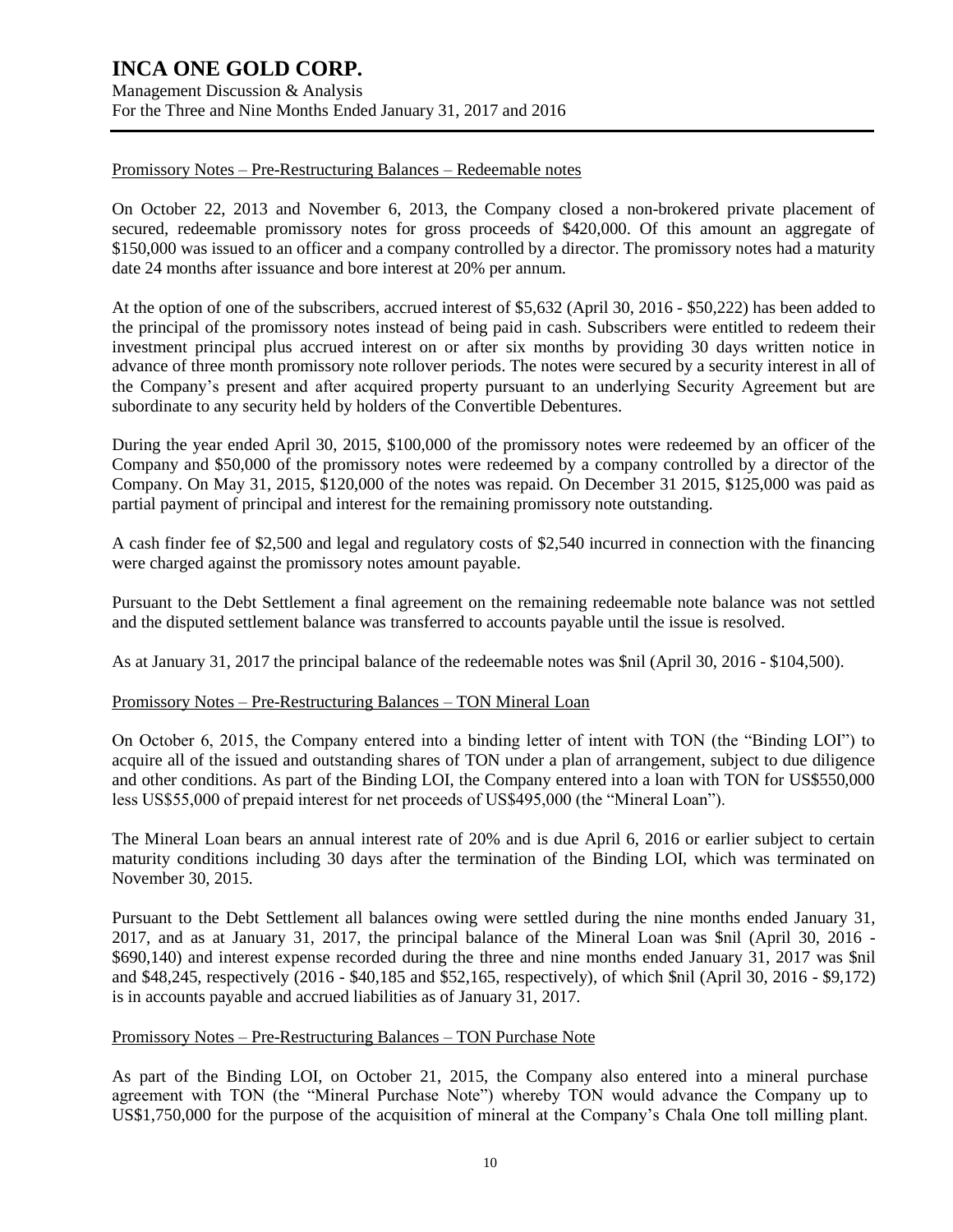Management Discussion & Analysis For the Three and Nine Months Ended January 31, 2017 and 2016

The Mineral Purchase Note payed a profit sharing fee to TON at a fixed rate of 12% per annum on advances approximately four weeks after the advance. The Mineral Purchase Note was subject to various maturity clauses including two months after the termination of the Binding LOI, which was terminated on November 30, 2015.

Pursuant to the Debt Settlement all balances owing were settled during the nine months ended January 31, 2017, and as at January 31, 2017 \$nil (April 30, 2016 - \$1,167,323) had been advanced/outstanding and interest expense recorded during the three and nine months ended January 31, 2017 was \$nil and \$48,962, respectively (2016 - \$1,225 and \$34,504, respectively) of which \$nil (April 30, 2016 - \$67,255) is in accounts payable and accrued liabilities as of January 31, 2017.

### CAD denominated Convertible Debentures – Post-Restructuring Balances

As a result of the Restructuring and Debt Settlement the \$463,750 outstanding CAD denominated convertible debentures principal balance plus accrued and unpaid interest was converted (depending on the specific settlement agreements terms) to a combination of equity (shares and warrants), and short term non-interest bearing notes. As January 31, 2017 the outstanding principal and interest payable balances are \$nil.

#### CAD denominated Convertible Debentures – Pre-Restructuring Balances

On October 30, 2013, the Company completed a secured convertible debenture offering for gross proceeds of \$275,000. Of this amount \$75,000 was issued to two directors and officers or to individuals to whom they were related. The debentures had a maturity date of October 30, 2018 and were redeemable at the Company's option after October 30, 2016. At the date of issue \$198,664 was attributed to the liability component of the convertible debenture and \$76,336 to the equity component based on an effective interest rate of 20%.

The debenture was secured by a security interest in all of the Company's present and after acquired property pursuant to an underlying Security Agreement and hold preference to any security held by holders of the promissory notes.

Until October 30, 2014 each debenture holder had the option to convert up to 20% of the debenture principal and all of the interest payable into common shares by providing 30 days written notice in advance of three month debenture rollover periods. The conversion of debenture principal was based on a share price of \$0.70 and the conversion of any interest payable was based on the greater of \$0.70 per share or the closing share price on the date the Company received notice from the holder. On October 30, 2014, \$55,000 of the convertible debentures were converted to 78,571 common shares of the Company. Interest on the debenture was payable at the rate of 10% per annum calculated and paid quarterly in arrears. Professional fees of \$11,705 were incurred in connection with the debenture offering and were recorded against the liability and equity components on a pro-rata basis.

During the three and nine months ended January 31, 2017, the Company recorded accretion expense and amortization of issuance costs of \$nil and \$4,559, respectively (2016 - \$3,281 and \$9,663, respectively), and interest expense of \$nil and \$7,393, respectively (2016 - \$1,474 and \$4,011, respectively) of which \$nil (April 30, 2016 - \$5,410) is in accounts payable and accrued liabilities as of January 31, 2017.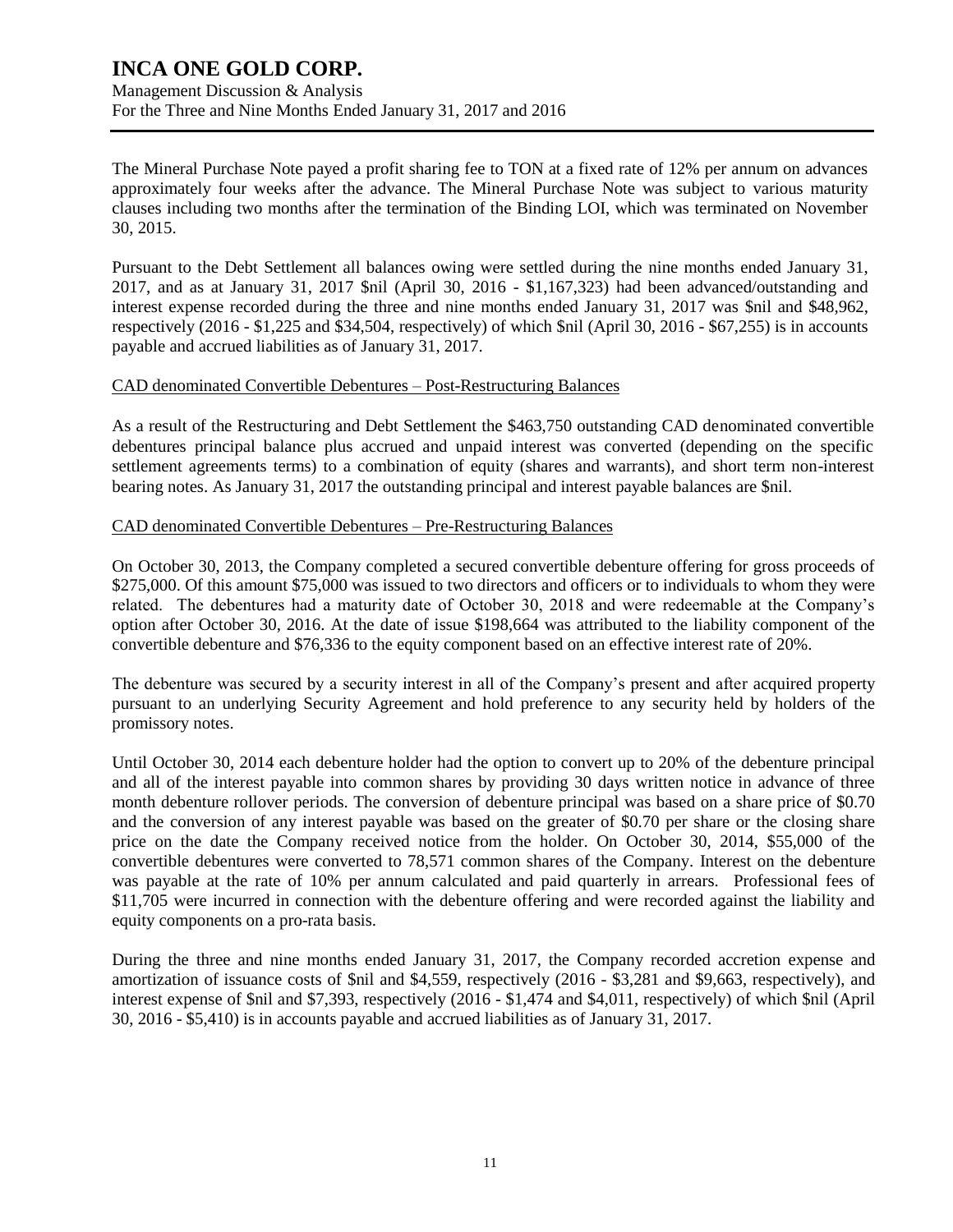Management Discussion & Analysis For the Three and Nine Months Ended January 31, 2017 and 2016

On May 23, 2014, the Company closed a second debenture financing for gross proceeds of \$325,000. The Company had received all of the proceeds in advance of the closing and accordingly they were reflected as current liabilities on the Consolidated Statements of Financial Position as at April 30, 2014. The debentures bore interest at a rate of 10% per annum, calculated and paid quarterly in arrears, 25% of which could be convertible into shares during the first year of the debenture term. Also during the first year of the debenture term a maximum of 25% of the principal may, at the option of the holder, be converted into common shares of the Company at a price of \$0.875 per common share. The debentures had a maturity date of May 22, 2019 and were redeemable by the Company at any time after May 22, 2017. The debentures were secured by a security interest in all of the Company's present and after acquired property pursuant to a security agreement. At the date of issue \$234,785 was attributed to the liability component of the convertible debenture and \$90,215 to the equity component based on an effective interest rate of 20%. On December 1, 2014, \$81,250 of the convertible debentures were converted to 92,857 common shares of the Company. Professional fees of \$18,297 were incurred in connection with the debenture offering and were recorded against the liability and equity component on a pro-rata basis.

During the three and nine months ended January 31, 2017, with respect to this second debenture offering, the Company recorded accretion expense and amortization of issuance costs of \$nil and \$4,742, respectively (2016 - \$4,226 and \$10,869, respectively), and interest expense of \$nil and \$8,197, respectively (2016 - \$6,127 and \$12,288, respectively) of which \$nil (April 30, 2016 - \$4,063 is in accounts payable and accrued liabilities as at January 31, 2017.

### USD denominated Convertible Debentures – Post-Restructuring Balances

As a result of the Restructuring and Debt Settlement the remaining USD\$1,000,000 principal balance and unpaid and accrued interest was converted to a combination of equity (shares and warrants) at the same terms as the August 30, 2016 private placement other than approximately USD\$12,700 of interest which was settled in cash. As at January 31, 2017 the outstanding principal and interest payable balances are \$nil.

### USD denominated Convertible Debentures – Pre-Restructuring Balances

On March 20, 2015, the Company announced the terms of a convertible loan with a group of lenders for gross proceeds of USD\$1,500,000 (the "USD Convertible Loan"). The USD Convertible Loan bore interest at a rate of 15% per annum and was available to be drawn down in three tranches of USD\$600,000, USD\$500,000, and USD\$400,000, respectively, with the third tranche at the option of the Company. Each tranche of the USD Convertible Loan had a twelve month term and was subject to a twelve month renewal option, subject to certain conditions. The USD Convertible Loan was secured by a pledge of the inventory and related assets of the Company's subsidiary, Chala One.

The Company paid an arrangement fee of 5% of the proceeds of the USD Convertible Loan to a third party for its role in arranging the USD Convertible Loan. In certain circumstances, up to 40% of the outstanding indebtedness under the USD Convertible Loan was convertible into common shares the Company at the option of the Lenders at a conversion price of CAD\$1.75. The conversion amount would have been based on a fixed foreign exchange rate which could have resulted in maximum of 426,828 common shares issuable upon conversion.

On April 27, 2015, the Company closed the first tranche for gross proceeds of USD\$600,000. At the date of issue \$704,902 was attributed to the liability component of the convertible debenture and \$23,858 to the equity component based on an effective interest rate of 20%.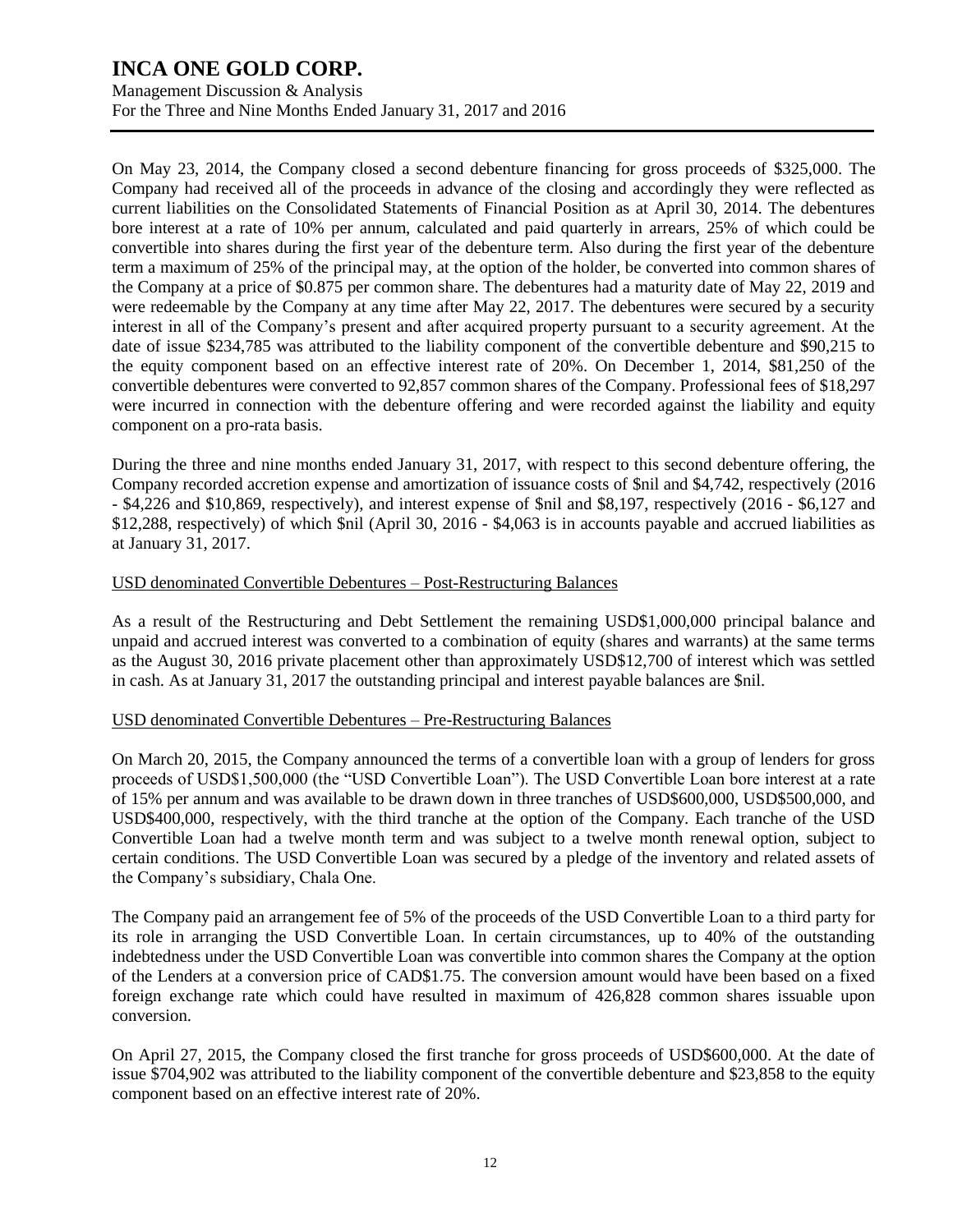### **INCA ONE GOLD CORP.** Management Discussion & Analysis For the Three and Nine Months Ended January 31, 2017 and 2016

Professional and arrangement fees of \$104,654 were incurred in connection with the USD Convertible Loan offering and were recorded against the liability and equity component on a pro-rata basis.

During the three and nine months ended January 31, 2017, the Company recorded accretion expense and amortization of issuance costs of \$nil and \$nil, respectively (2016 - \$29,642 and \$85,202, respectively), and interest expense of \$nil and \$32,609, respectively (2016 - \$29,661 and \$51,497, respectively) of which \$nil (April 30, 2016 - \$22,401) is in accounts payable and accrued liabilities as of January 31, 2017

On May 19, 2015, the Company closed the second tranche for gross proceeds of USD\$500,000. At the date of issue \$591,631 was attributed to the liability component of the convertible debenture and \$19,969 to the equity component based on an effective interest rate of 20%.

Professional and arrangement fees of \$37,267 were incurred in connection with the second tranche of the USD Convertible Loan offering and were recorded against the liability and equity component on a pro-rata basis.

During the three and nine months ended January 31, 2017, the Company recorded accretion expense and amortization of issuance costs of \$nil and \$nil, respectively (2016 - \$4,324 and \$10,042, respectively), and interest expense of \$nil and \$22,731, respectively (2016 - \$27,708 and \$66,701, respectively) of which \$nil (April 30, 2016 - \$18,668) is in accounts payable and accrued liabilities as of January 31, 2017.

On June 1, 2015, the Company closed the third tranche for gross proceeds of USD\$400,000. At the date of issue \$481,237 was attributed to the liability component of the convertible debenture and \$16,243 to the equity component based on an effective interest rate of 20%.

Professional and arrangement fees of \$40,968 were incurred in connection with the third tranche of the USD Convertible Loan offering and were recorded against the liability and equity component on a pro-rata basis.

During the three and nine months ended January 31, 2017, the Company recorded accretion expense and amortization of issuance costs of \$nil and \$nil, respectively (2016 - \$3,517 and \$8,169, respectively), and interest expense of \$nil and \$21,739 (2016 - \$20,756 and \$41,268, respectively), of which \$nil (April 30, 2016 - \$14,934) is in accounts payable and accrued liabilities as of January 31, 2017.

On July 20 2016, USD\$500,000 of the USD Convertible Loan was repaid.

### Bond Payable – Post-Restructuring Balances

As a result of the Restructuring and Debt Settlement the full \$5,500,000 principal balance plus unpaid and accrued interest was converted partially to equity (shares and warrants and partially through the issuance of a new Secured Debenture. As at January 31, 2017 the remaining outstanding principal and interest payable balances are \$nil.

#### Bond Payable – Pre-Restructuring Balances

On May 20, 2014, the Company announced a bond financing for gross proceeds of \$5,500,000. The bond financing was closed over three tranches, and each tranche bore interest at 10% per annum calculated and payable quarterly in arrears commencing no later than 6 months after the closing date, and each tranche had a maturity date three years from the respective close date.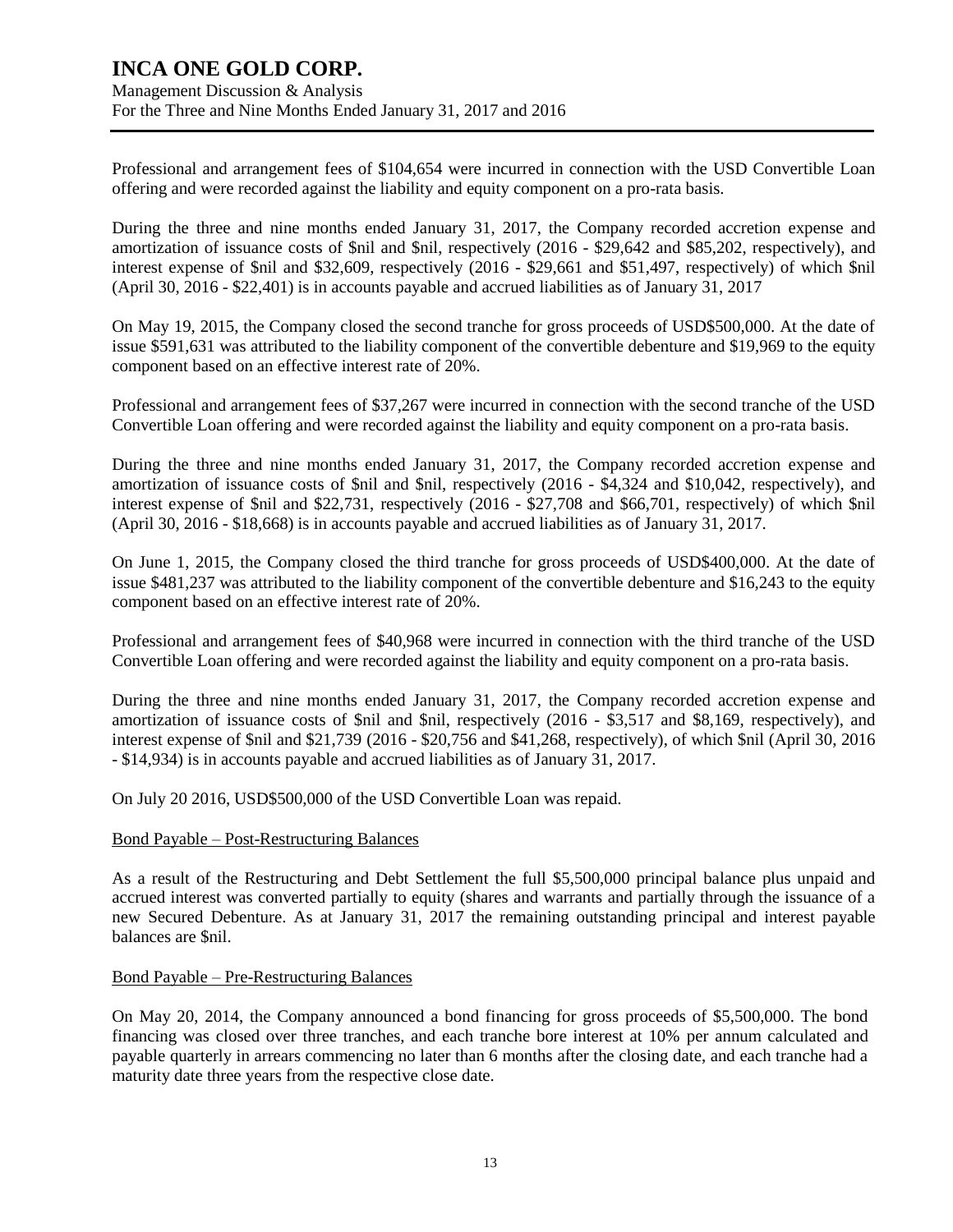The bond was secured by a security interest in all of the Chala One present and after acquired property pursuant to an underlying Security Agreement. In addition, Inca One Gold Corp. was a guarantor of the debt. During the year ended April 30, 2015, the Company amended the security terms, whereby the bond financing lenders released their priority security over the Chala One's inventory assets for a temporary 1% increase in the annual interest rate from 10% to 11%. The 1% interest rate increase was in effect until the USD Convertible Loan has been repaid/settled in full.

Pursuant to the terms of the bond financing agreement the Company had granted to the lender the right of first refusal for future debt and equity financings of up to \$1,500,000 subject to certain restrictions as outlined in those agreements.

In connection with the bond financing the Company and the purchaser entered into a financing fee agreement whereby the Company has a commitment, which continues post-Restructuring, to pay a financing fee equal to 3.5% of the net revenues from the Chala plant as defined by the agreement.

All or a portion of the financing fee can be repurchased by the Company on either December 31, 2024 or December 31, 2029 in exchange for the cash payment of USD\$1,500,000 or a corresponding pro-rata portion thereof and otherwise the fee will continue to be payable until December 31, 2034.

In connection with the financing, during the three and nine months ended January 31, 2017, the Company recorded accretion expense and amortization of issuance costs of \$nil and \$91,478, respectively (2016 - \$66,601 and \$197,194, respectively).

### *First tranche*

On June 3, 2014, the Company closed the first tranche of the bond financing for gross proceeds of \$2,700,000. The first tranche bond bore interest at 10% per annum, calculated and payable quarterly in arrears commencing no later than November 12, 2014. The bond principal of \$2,700,000 was repayable in increments of \$170,454 on each of June 3, 2016, September 3, 2016, December 3, 2016 and March 3, 2017, with the remainder due June 3, 2017.

In addition a finder's fee of \$216,000, and professional fees of \$12,476 were paid in cash and 1,440,000 finder's warrants were issued in connection with the first tranche bond. The warrants are exercisable at \$1.05 for 3 years, and \$153,304 arising from the issue of these compensation warrants was charged against the bond amount payable and credited to warrant reserve.

During the three and nine months ended January 31, 2017, with respect to the first tranche of the bond financing the Company recorded interest expense of \$nil and \$99,811, respectively (2016 - \$74,791 and \$224,512, respectively) of which \$nil (April 30, 2016 - \$91,396) is in accounts payable and accrued liabilities as of January 31, 2017.

### *Second tranche*

On August 29, 2014, the Company closed the second tranche of the bond financing for gross proceeds of \$1,400,000. The second tranche bond bore interest at 10% per annum, calculated and payable quarterly in arrears commencing no later than February 19, 2015. The bond principal of \$1,400,000 was repayable in increments of \$102,273 on each of August 29, 2016, November 29, 2016, February 28, 2017 and May 29, 2017, with the remainder due August 29, 2017.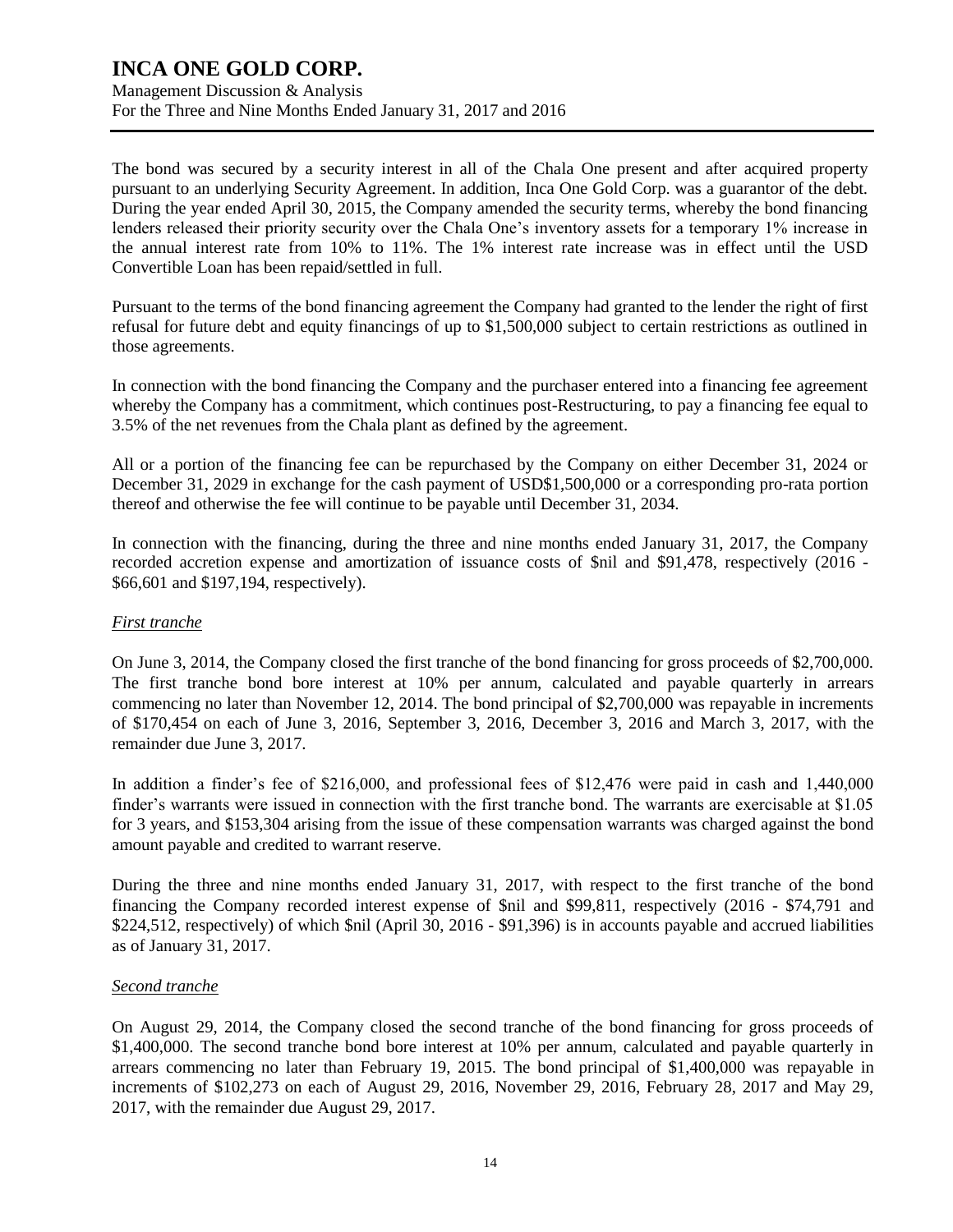Management Discussion & Analysis For the Three and Nine Months Ended January 31, 2017 and 2016

In addition professional fees of \$3,779, finder's fees of \$112,000 were paid in cash and 746,667 finder's warrants were issued in connection with the second tranche bond. The warrants are exercisable at \$1.05 for 3 years, and \$60,586 arising from the issue of these compensation warrants was charged against the bond amount payable and credited to warrant reserve.

During the three and nine months ended January 31, 2017, with respect to the second tranche of the bond financing the Company recorded interest expense of \$nil and \$50,568, respectively (2016 - \$38,781 and \$115,033), respectively) of which \$nil (April 30, 2016 - \$47,391) is in accounts payable and accrued liabilities as of January 31, 2017.

#### *Third tranche*

On November 20, 2014, the Company received the third and final tranche for gross proceeds of \$1,400,000. The third tranche bore interest at 10% per annum, calculated and payable quarterly in arrears commencing no later than April 25, 2015. The bond principal of \$1,400,000 was repayable in increments of \$102,273 on each of November 20, 2016, February 20, 2017, May 20, 2017 and August 20, 2017, with the remainder due November 20, 2017.

In addition professional fees of \$1,439, finder's fees of \$112,000 were paid in cash and 746,667 finder's warrants were issued in connection with the third tranche bond. The warrants are exercisable at \$1.05 for 3 years, and \$71,398 arising from the issue of these compensation warrants was charged against the bond amount payable and credited to warrant reserve.

During the three and nine months ended January 31, 2017, with respect to this third tranche of the bond financing the Company recorded interest expense of \$nil and \$51,886, respectively (2016 - \$38,816 and \$116,449, respectively) of which \$nil (April 30, 2016 - \$47,391) is in accounts payable and accrued liabilities as of January 31, 2017.

### USD First Debenture Units – Post-Restructuring Balances

As a result of the Restructuring and Debt Settlement the full USD\$2,100,000 debenture principal balance plus unpaid and accrued interest was converted (depending on the specific settlement agreements terms) to a combination of equity (shares and warrants, Warrant Deposits (see below)), and short term non-interest bearing notes. As at January 31, 2017 the outstanding USD debenture principal and interest payable balances are \$nil.

### USD First Debenture Units – Post-Restructuring Balances – Warrant Deposit

As part of the settlement, the Company issued a \$775,020 non-interest bearing warrant deposit note (the "Warrant Deposit") which could only be used to exercise certain higher rate warrants issued with the warrant deposit. As a provision to the Warrant Deposit, the holder retained the option to attain repayment of the Warrant Deposit in part (or in full) through achieving certain fundraising criteria including sourcing proceeds for the Company in a market-priced private placement after close of the Debt Settlement. During the nine months ended January 31, 2017 the lender achieved the fundraising criteria, and consequently on the close of the October 5, 2016 tranche the holder was repaid their Warrant Deposit amount in full, therefore the remaining Warrant Deposit balance as at January 31, 2017 is \$nil.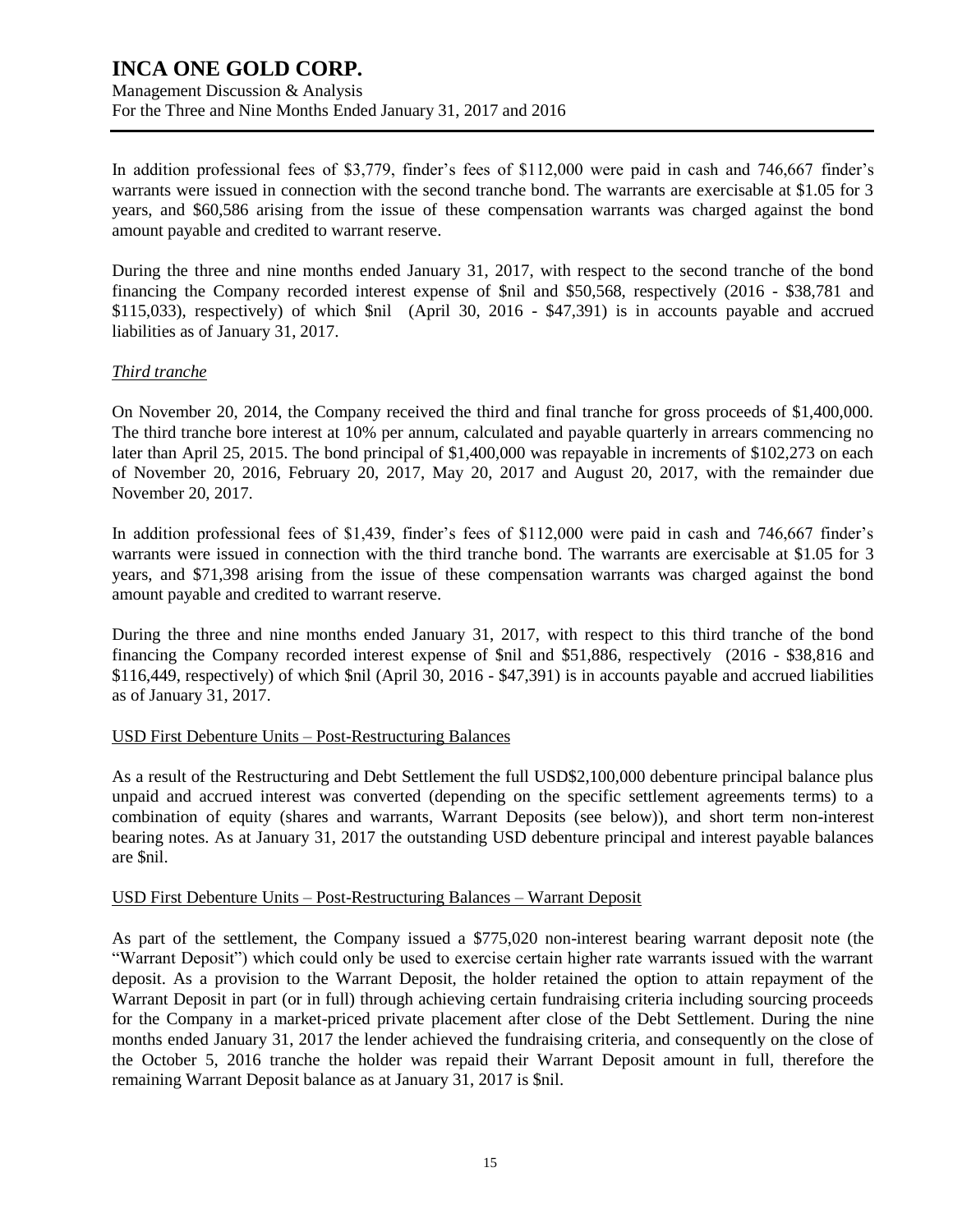Management Discussion & Analysis For the Three and Nine Months Ended January 31, 2017 and 2016

### USD First Debenture Units – Pre-Restructuring Balances

On March 18, 2015, the Company closed a non-brokered private placement of debenture units with warrants (the "Debenture Unit Financing") for gross proceeds of USD\$1,600,000 including a USD\$100,000 oversubscription. Pursuant to the closing of the Debenture Unit Financing, the Company issued 64 units (the "Units"), with each Unit comprising one non-convertible debenture in the principal amount of USD\$25,000, and 3,571 non-transferable warrants. Each warrant is exercisable into one common share of the Company at a price of \$1.75 until March 18, 2016. The holders of the debenture were entitled to receive interest at the rate of 14% per annum, calculated and paid quarterly in arrears. The debenture matured on March 18, 2016. A finder's fee of 8% of the gross proceeds of the Debenture Unit Financing was payable in cash by the Company to the finders, as applicable.

The Company also issued to the finders that number of finder's warrants equal to 8% of the proceeds of the Debenture Unit Financing, divided by the exercise price of \$1.75, as applicable. Each finder warrant is exercisable into one common share of the Company at a price of \$1.75 until March 18, 2016.

In addition professional and finder's fees of \$182,029 were paid in cash, 91,943 finder's warrants were issued, and 228,571 subscriber warrants were issued. The warrants are exercisable at \$1.75 per share for 18 months and 12 months respectively.

At the date of issue \$1,932,517 was attributed to the debenture and \$84,081 to the warrants based on an effective interest rate of 20%. The fair value of the finder's warrants was \$45,353.

During the three and nine months ended January 31, 2017, the Company recorded accretion expense and amortization of issuance costs of \$nil and \$nil, respectively (2016 - \$70,428 and \$210,826, respectively), and interest expense of \$nil and \$98,245 (2016 - \$88,333 and \$224,303, respectively) of which \$ nil (April 30, 2016 - \$102,935) is in accounts payable and accrued liabilities as of January 31, 2017.

#### USD Second Debenture Units – Pre-Restructuring Balances

On July 10, 2015, the Company closed a non-brokered debenture financing (the "Second Debenture Unit Financing") for gross proceeds of USD\$500,000. The Second Debenture Unit Financing consisted of 20 units (the "Second Units") with each Second Unit comprising one non-convertible debenture in the principal amount of USD\$25,000, and 3,571 non-transferable warrants. Each warrant is exercisable into one common share of the Company at a price of CAD\$1.75 until July 9, 2016.

The holders of the debentures were entitled to receive interest at the rate of 14% per annum, calculated and paid quarterly in arrears. The term of the debentures was 12 months with a 12 month extension at the option of the Company and the debentures were secured by a security interest in certain of the Company's present and after acquired property to be registered in British Columbia.

In addition professional and finder's fees of \$35,818 were paid in cash and 71,429 subscriber warrants were issued with an exercise price of \$1.75 per share, expiring on July 9, 2016. At the date of issue \$599,432 was attributed to the debenture and \$26,008 to the warrants based on an effective interest rate of 20%.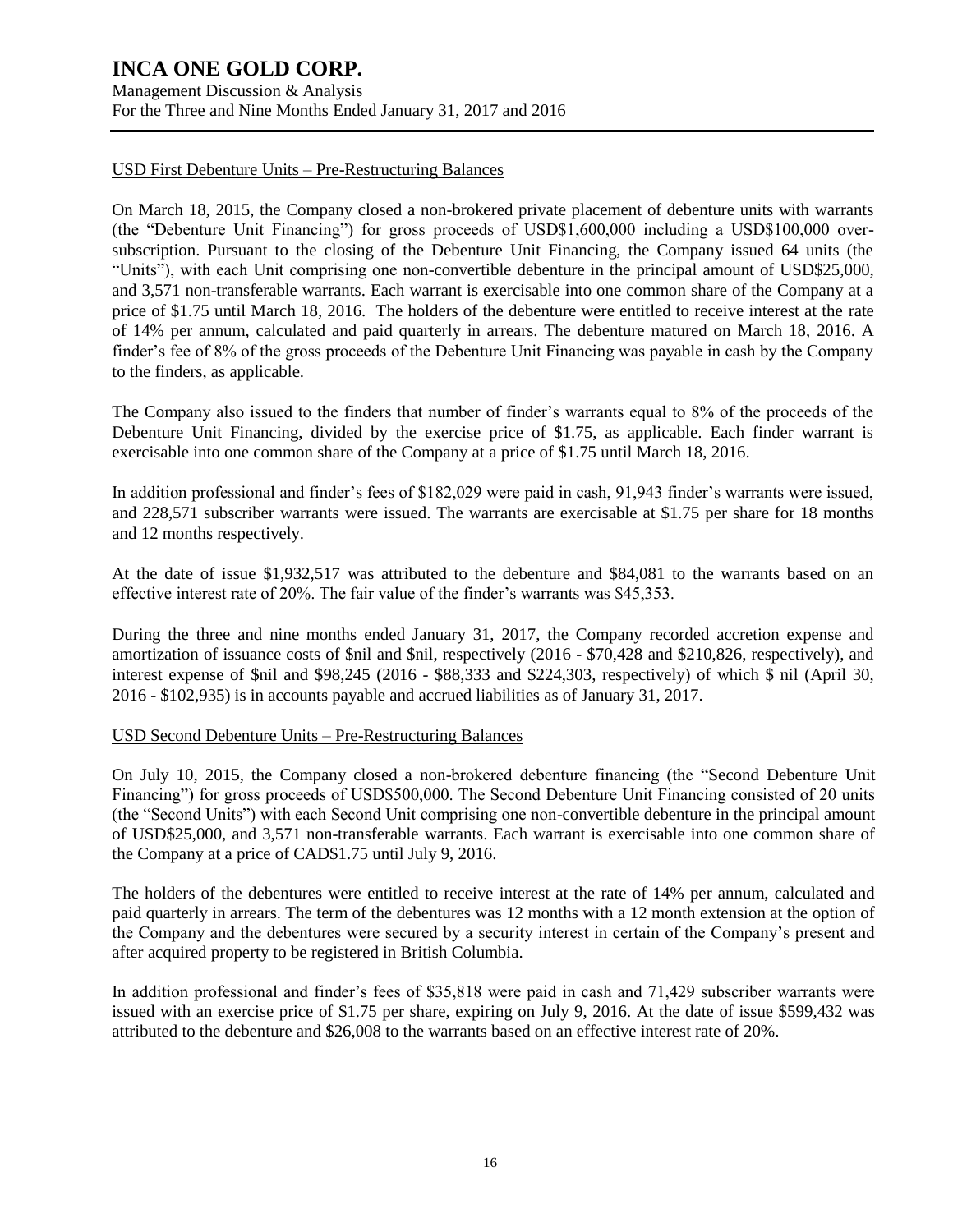Management Discussion & Analysis For the Three and Nine Months Ended January 31, 2017 and 2016

During the three and nine months ended January 31, 2017, the Company recorded accretion expense and amortization of issuance costs of \$nil and \$5,362, respectively (2016 - \$6,552 and \$14,223, respectively) and interest expense of \$nil and \$30,702, respectively (2016 - \$24,273 and \$72,649, respectively), of which \$nil (April 30, 2016 - \$26,159) is in accounts payable and accrued liabilities as of January 31, 2017.

#### Secured Debentures – Post-Restructuring Balances

As a result of the Restructuring and Debt Settlement, on September 1, 2016 the Company issued a \$2,362,500 debenture which has a 24 month term to maturity, bears interest at a rate of 11% per annum, and has priority security over the assets of the Company (the "CAD Secured Debenture"). Principal is due on maturity, and the Company is required to make six equal quarterly interest payments beginning nine (9) months after the date of issuance. It is noted that the CAD Secured Debenture holder reserves the right to request that the Company use the proceeds from the exercise of approximately 2.1 million warrants (with an exercise price of \$0.40/share) which were issued on Debt Settlement towards early repayment of the CAD Secured Debenture.

As a result of the Restructuring and Debt Settlement, on September 1, 2016 the Company issued a USD\$300,000 debenture which has a 24 month term to maturity, bears interest at a rate of 11% per annum, and has general security over the assets of the Company (the "USD Secured Debenture") second in priority to the CAD Secured Debenture. Principal is due on maturity, and the Company is required to make six equal quarterly interest payments beginning nine (9) months after the date of issuance.

### **Financings – Equity**

On August 16, 2016, the Company consolidated its capital on a one-for-seven basis. Effective August 19, 2016, the Company's common shares commenced trading on a consolidated basis. For the purpose of these financial statements the capital and per share amounts have been restated to present the post consolidated capital basis. At January 31, 2017, there were 59,316,401 issued and fully paid common shares (April 30, 2016 - 11,561,496, post consolidation).

Share capital transactions for the nine months ended January 31, 2017 were**:**

During the nine months ended January 31, 2017, 1,629,500 common shares were issued for gross proceeds of \$575,296 on the exercise of 1,379,500 stock options at \$0.25 per share and 250,000 stock options at \$0.30 per share. A reclassification of \$155,421 from stock option reserve to share capital was recorded on the exercise of these options.

On June 1, 2016, the Company issued 71,428 common shares valued at \$75,000 to an external service provider as a settlement for outstanding balance owed to them for services.

On June 21, 2016, the Company issued 7,442 common shares valued at \$7,814 to a key Peruvian employee for services pursuant to his employment agreement.

On August 26, 2016, the Company finalized the Debt Settlement. As part of the Debt Settlement, the Company issued 20,322,340 common shares valued at a deemed price of \$0.25 per common share for a total value of \$4,582,875.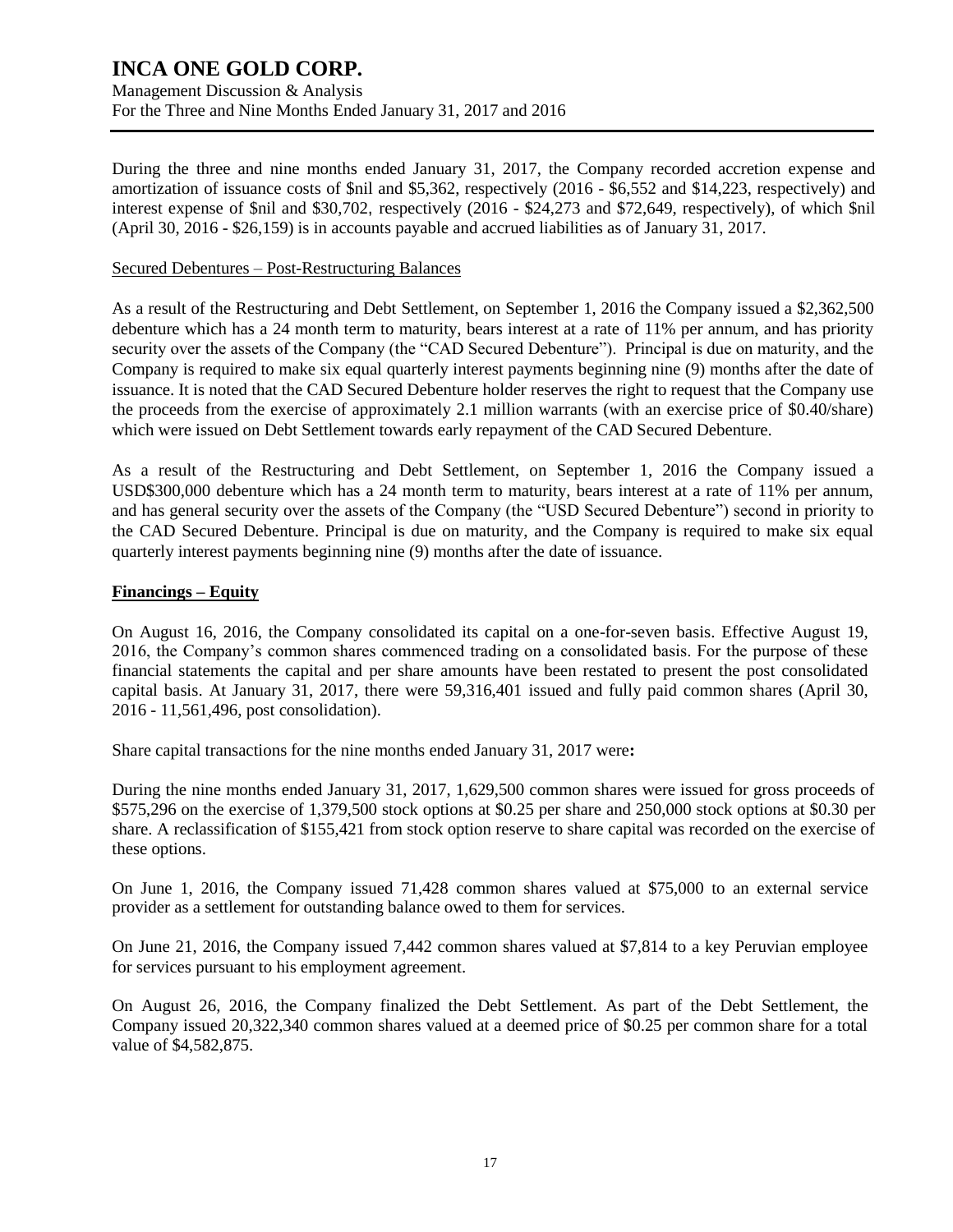Management Discussion & Analysis For the Three and Nine Months Ended January 31, 2017 and 2016

On August 30, 2016, the Company closed the first tranche of its announced private placement and issued 13,003,547 units (the "Units") for gross proceeds of \$3,250,889 or \$0.25 per Unit. Each Unit is comprised of one common share and one full, transferable common share purchase warrant. The total value of the warrants contained in the Units issued is \$1,294,610. Total share issuance costs amounted to cash finder's fees of \$246,070 and finder's warrants valued at \$31,421.

On October 5, 2016, the Company closed the second and final tranche of its announced private placement and issued 12,365,900 units (the "Units") for gross proceeds of \$3,091,475 or \$0.25 per Unit. Each Unit is comprised of one common share and one full, transferable common share purchase warrant. The total value of the warrants contained in the Units issued is \$1,150,729. Total share issuance costs amounted to cash finder's fees of \$28,300 and finder's warrants valued at \$31,516.

On November 18, 2016, the Company issued additional shares related to the closed the second and final tranche of its announced private placement and issued 354,748 units (the "Units") for gross proceeds of \$82,510 or \$47,192 per Unit. Each Unit is comprised of one common share and one full, transferable common share purchase warrant. The total value of the warrants contained in the Units issued is \$35,318. Total share issuance costs amounted to cash finder's fees of \$20,000 and finder's warrants valued at \$29,034.

### **Summary of Outstanding Share Data**

As at the date of this MD&A, the Company had 59,316,401 common shares issued outstanding and the following options and warrants outstanding:

| Options   | <b>Exercise Price</b> | <b>Expiry Date</b> | <b>Vesting Provisions</b> |
|-----------|-----------------------|--------------------|---------------------------|
| #         | \$                    |                    |                           |
| 10,572    | .75                   | October 30, 2017   | Vested                    |
| 265,714   | 1.26                  | May 5, 2018        | Vested                    |
| 14,286    | 1.33                  | May 30, 2018       | Vested                    |
| 2,115,500 | 1.64                  | September 21, 2018 | Vested                    |
| 715,000   | 1.70                  | October 12, 2018   | Vested                    |
| 28,571    | 1.75                  | October 31, 2018   | Vested                    |
| 78,571    | 2.34                  | June 4, 2019       | Vested                    |
| 42,857    | 2.58                  | August 29, 2019    | Vested                    |
| 14,286    | 3.21                  | April 15, 2020     | Vested                    |
| 27,143    | 4.44                  | July 11, 2021      | Vested                    |
| 3,312,500 |                       |                    |                           |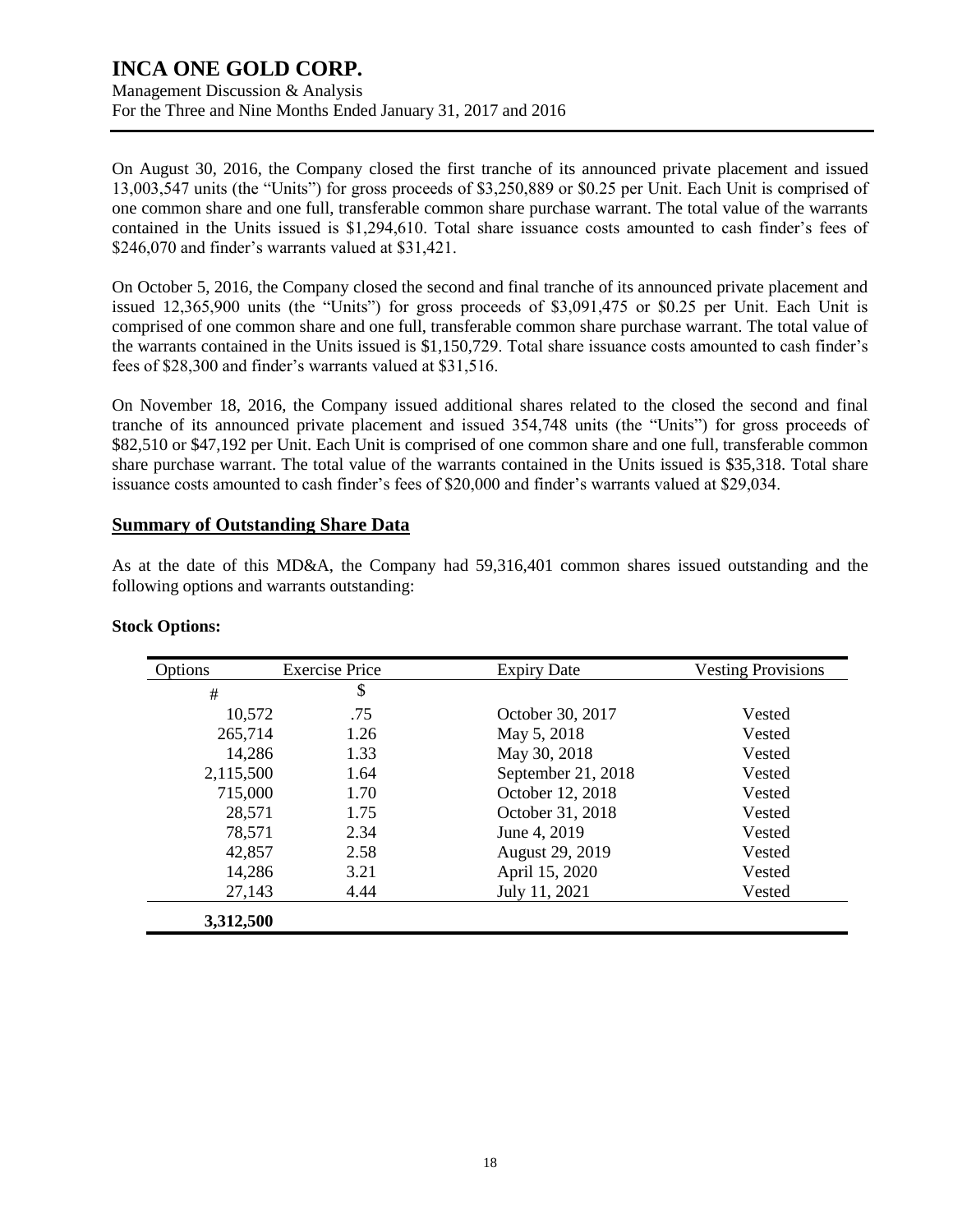### **Warrants:**

| Warrants   | <b>Exercise Price</b> | <b>Expiry Date</b> |
|------------|-----------------------|--------------------|
| #          | \$                    |                    |
| 205,714    | 1.75                  | May 20, 2017       |
| 106,667    | 1.05                  | August 29, 2017    |
| 320,000    | 0.45                  | September 1, 2017  |
| 795,320    | 0.85                  | September 1, 2017  |
| 106,667    | 1.05                  | November 20, 2017  |
| 13,358,303 | 0.40                  | August 30, 2019    |
| 315,600    | 0.40                  | August 30, 2019    |
| 9,180,820  | 0.40                  | September 1, 2019  |
| 420,000    | 0.45                  | September 1, 2019  |
| 12,365,900 | 0.40                  | October 5, 2019    |
| 650,680    | 0.40                  | October 5, 2019    |
| 657,019    | 1.26                  | December 22, 2020  |
| 38,482,690 |                       |                    |

### **Transactions with Related Parties**

#### **(a) Related Party Transactions**

The Company's related parties consist of the Company's directors, officers, former officer and companies associated with these individuals including the following:

- A company owned by Edward Kelly, the Company's President and CEO (also a director).
- A company controlled by Oliver Foeste, the Company's CFO (also a director).
- A company owned by both George Moen, the Company's ex-COO and Mark Wright, the Company`s VP Operations & New Projects.
- A company owned by Mark Wright, the Company`s VP Operations & New Projects.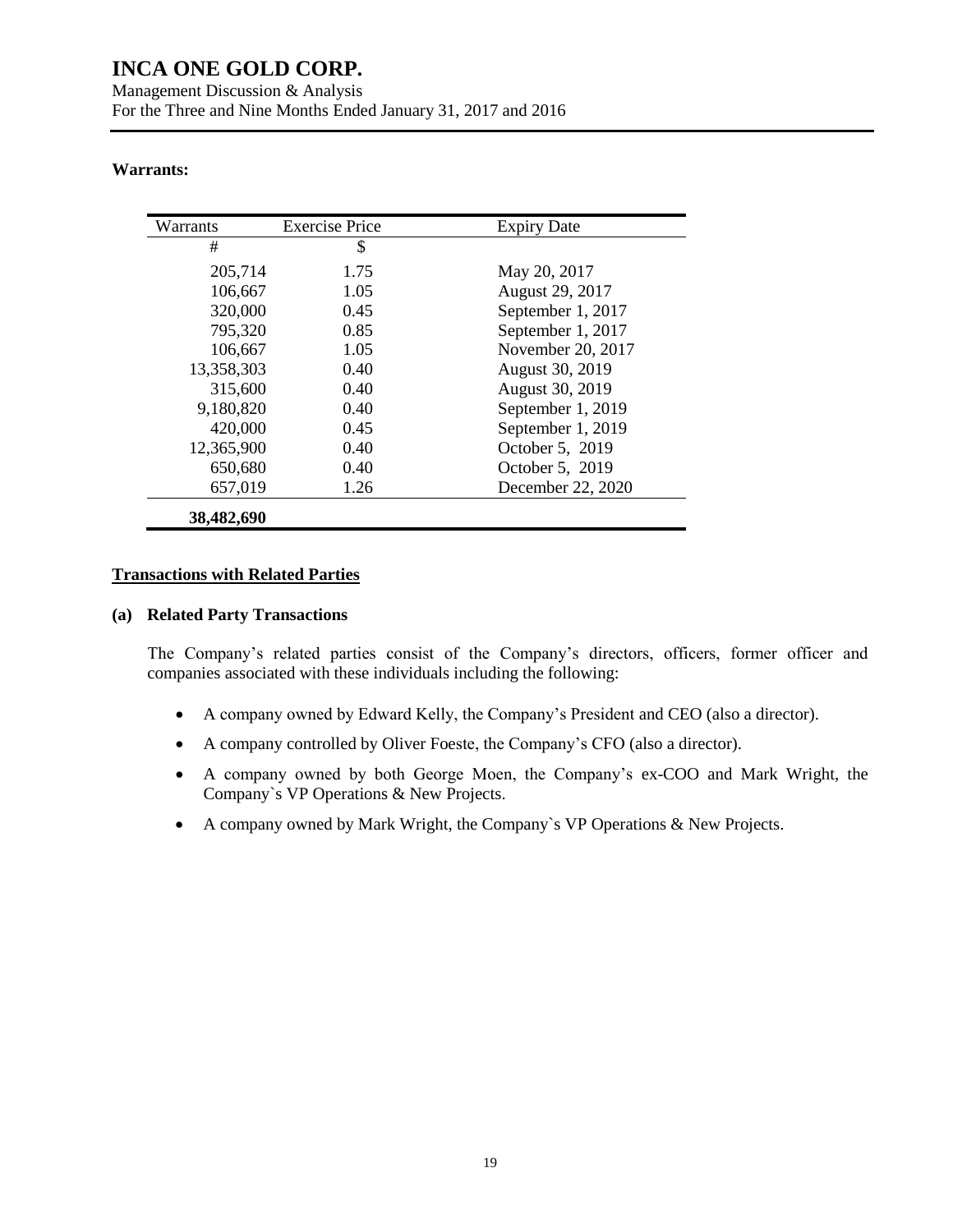Three months ended January 31, Nine months ended January 31, **2017** 2016 **2017** 2016 **\$** \$ **\$** \$ Accounting and professional fees **13,925** 2,174 **77,551** 14,148 Management and consulting fees **112,500** 166,448 **342,580** 468,322 Restructuring fees **35,000** - **535,000** - Directors Fee **5,034** - **8,050** - Share-based payments **and the set of the set of the set of the set of the set of the set of the set of the set of the set of the set of the set of the set of the set of the set of the set of the set of the set of the set o** Finance costs **and the costs** and the costs **and the costs** and the costs **40,544** 24,011 Rent **11,813** - 34,313 **178,272** 188,623 **1,501,407** 868,113

The following expenditures were charged by related parties for the three and nine months period ended January 31, 2017 and 2016:

Professional fees are paid to a company controlled by the CFO. Management and consulting fees are paid to companies controlled by the President and CEO (the "CEO"), CFO, ex-COO or VP Operations & New Projects (the "VP Ops"). Finance costs on interest bearing debt instruments were paid or accrued to companies controlled by the CEO, or to a company controlled by a director. Office rent is paid or accrued to a company controlled by the CFO.

### **(b) Compensation of Key Management Personnel**

The Company's key management personnel has authority and responsibility for planning, directing and controlling the activities of the Company and includes the Directors, CEO, CFO, ex-COO and VP Ops. Compensation in respect of services provided by key management consists of consulting and management fees paid to companies controlled by the CEO, CFO, ex-COO and VP Ops, and by the issue of options.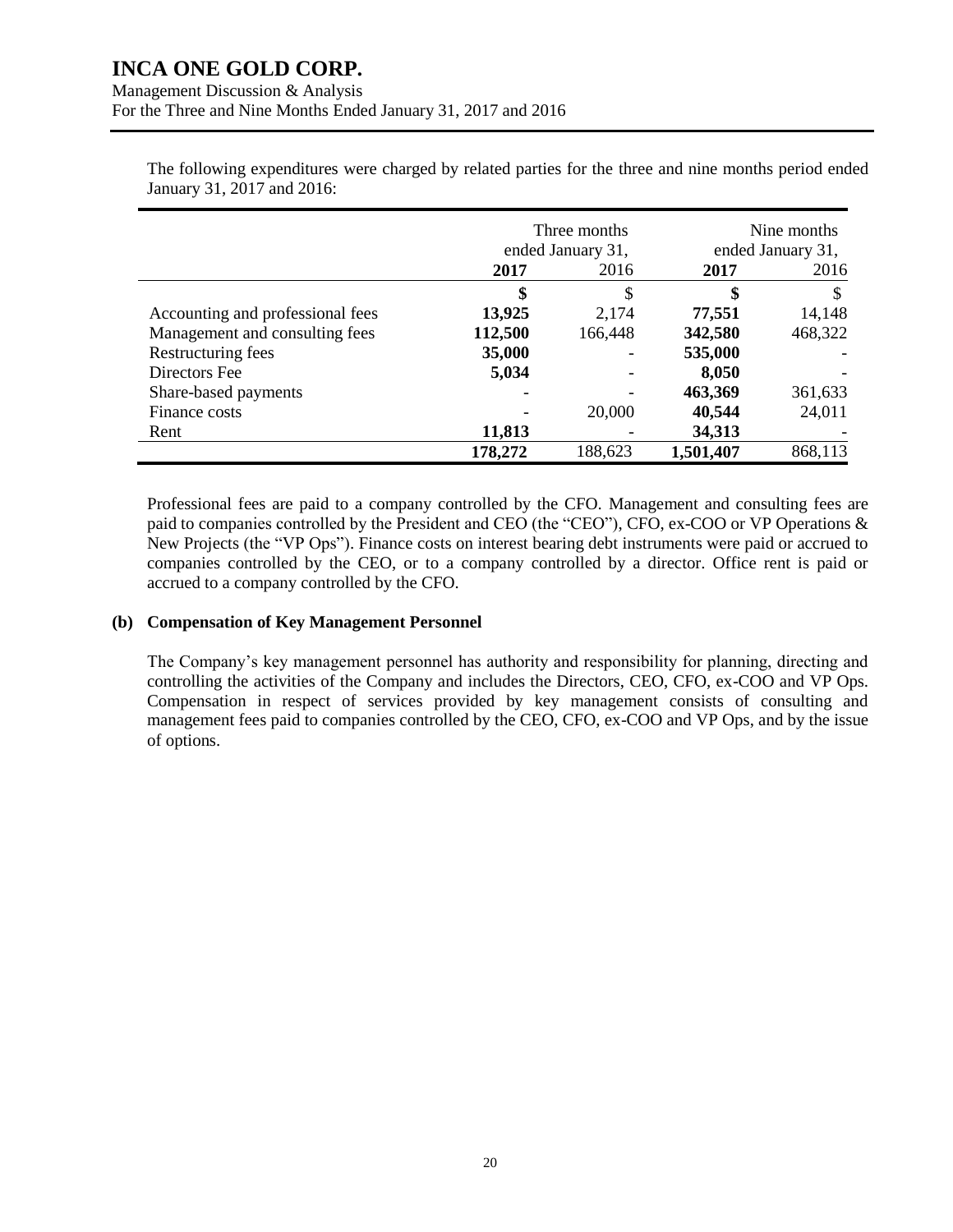Compensation for key management personnel for the three and nine months ended January 31, 2017 and 2016.

|                      | Three months                      |         | Nine months                       |         |
|----------------------|-----------------------------------|---------|-----------------------------------|---------|
|                      | ended January 31,<br>2016<br>2017 |         | ended January 31,<br>2016<br>2017 |         |
|                      |                                   |         |                                   |         |
|                      |                                   |         |                                   |         |
| Management fees      | 112,500                           | 166,448 | 342,580                           | 468,322 |
| Restructuring fees   | 35,000                            | -       | 535,000                           |         |
| Share-based payments | ٠                                 |         | 463,369                           | 361,633 |
|                      | 147,500                           | 166,448 | 1,340,949                         | 829,955 |

There was no other compensation paid or payable to key management for employee services.

### **(c) Related Party Balances**

All related party balances payable, including for business expenses reimbursements, interim advances to the Company, annual bonuses as approved by the board of directors, and for services rendered as at January 31, 2017 are non-interest bearing and payable on demand, with the exception of short term financing through unsecured promissory notes, convertible debenture financing, and are comprised of \$nil (April 30, 2016 - \$163,901) payable to the CEO and a company controlled by the CEO, \$nil (April 30, 2016 - \$111,104) payable to the CFO or a company controlled by the CFO, \$nil (April 30, 2016 - \$56,445) payable to the VP Operations & New Projects or a company controlled by the VP Operations & New Projects and \$nil (April 30, 2016 - \$1,929,635) payable to a companies controlled by directors.

### **(d) Related Party Restructuring Transactions**

Pursuant to the Company's Restructuring, the majority of all director and officers advances owing were settled during the nine months ended January 31, 2017.

To incentivize the executive management team to continue working on a dedicated and full-time basis during the very complicated Restructuring period, particularly as the executive management team was not receiving regular monthly fee payments and significant amounts were owing to them, the Company offered them a one-time contingent fee only payable upon successful completion of the Restructuring. On August 26, 2016, the contingent criteria were met and the Company provided the executive management team a \$500,000 restructuring fee, which, as agreed in the contingent compensation plan, was fully reinvested in the August 30, 2016 private placement so that there would be \$nil cash cost to the Company.

### **Commitments and Contingencies**

In addition to the commitments in connection with the Company's financings, the Company has a three-year rent agreement for its corporate office in Lima, Peru, with a monthly payment of USD\$4,210 and termination date on July 31, 2018 as well as a month to month rental agreement for its corporate office in Vancouver, Canada with a monthly payment of \$3,750 until December 2016 and \$4,313 per month effective January 2017.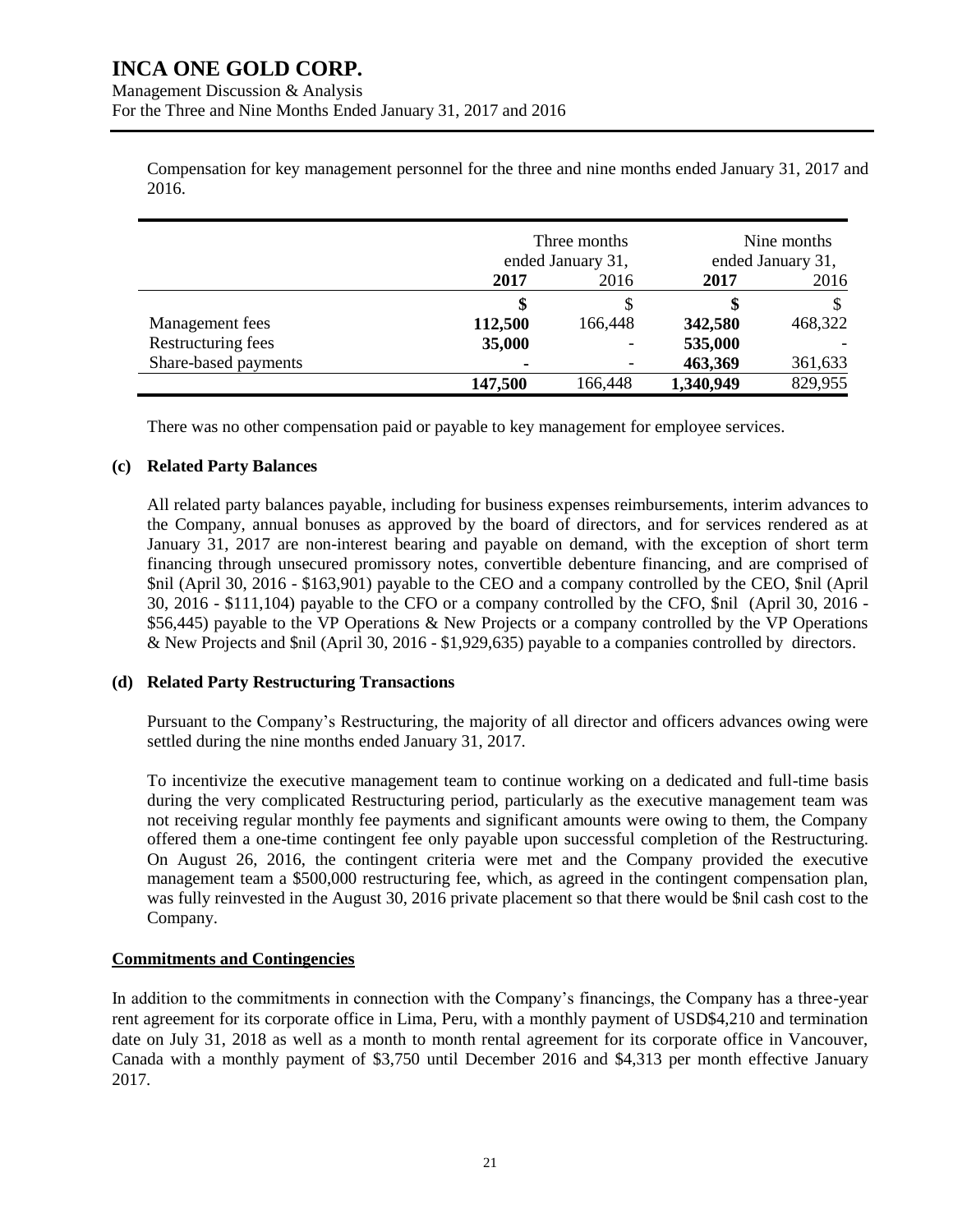Management Discussion & Analysis For the Three and Nine Months Ended January 31, 2017 and 2016

During the nine months ended January 31, 2017, the Company entered into a purchase and sale contract to sell approximately 550 ounces of gold dore to a third party, which would be settled at a future date in either cash or through the delivery of gold. At January 31, 2017, the fair value of amounts owing under this contract was \$847,211 (April 30, 2016 - \$359,179) and is included in deferred revenue.

A summary of undiscounted liabilities and future operating commitments at January 31, 2017 are as follows:

|                                                   |              | Within One | Two to Five |
|---------------------------------------------------|--------------|------------|-------------|
|                                                   | <b>Total</b> | Year       | Years       |
| <b>Maturity analysis of financial liabilities</b> | \$           | \$         | S           |
| Accounts payable and accrued liabilities          | 1,579,492    | 1,579,492  |             |
| Promissory notes payable                          | 156,360      | 156,360    |             |
| Mineral notes payable                             | 62,508       |            | 62,508      |
| Secured debentures                                | 2,753,400    |            | 2,753,400   |
|                                                   | 4,551,760    | 1,735,852  | 2,815,908   |
|                                                   |              |            |             |
| <b>Commitments</b>                                |              |            |             |
| Office lease rental                               | 272,893      | 119,508    | 153,385     |
| Gold sale contract deferred revenue               | 847,211      | 847,211    |             |
| Asset retirement and reclamation obligations      | 335,556      |            | 335,556     |
|                                                   | 1,455,660    | 966,719    | 488,941     |
|                                                   | 6,007,420    | 2,702,571  | 3,304,849   |

### Contingent Debenture

As a result of the Restructuring and Debt Settlement, the Company issued a USD\$779,309 contingent debenture certificate (the "Contingent Debenture"), which only becomes payable on the date that the Company achieves two production milestones including (i) achieving 300 tonnes per day mineral processing capacity in Peru, and (ii) achieving three months of 200 tonnes per day average daily production. Upon reinstatement, the Contingent Debenture will have a 12% annual interest rate paid quarterly in arrears, twelve month term to maturity, certain early redemption features, and a general security agreement will be issued. If the performance milestones are not achieved before August 31, 2026, the Contingent Debenture will be cancelled.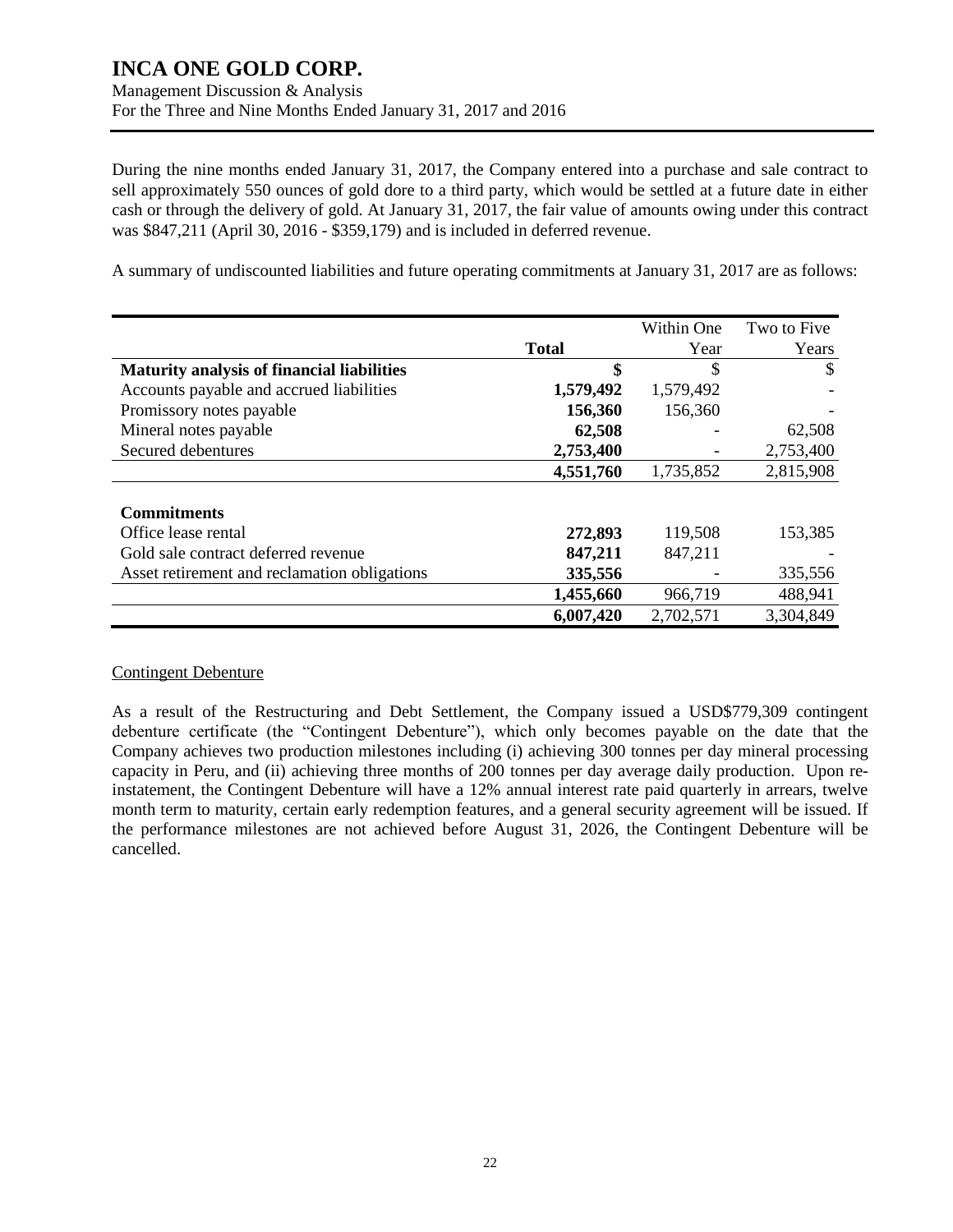Management Discussion & Analysis For the Three and Nine Months Ended January 31, 2017 and 2016

#### **Financial Instruments**

As at January 31, 2017, the Company's financial instruments consist of cash, other receivables, marketable securities, accounts payable and accrued liabilities, promissory notes payable convertible debentures, secured debentures and loan payable. Cash and other receivables are designated as loans and receivables, which are measured at amortized cost. Marketable securities are designated as available-for-sale, which are measured at fair value through other comprehensive income or loss. Accounts payable and accrued liabilities, promissory notes payable, convertible debentures, debentures and loan payable are designated as other financial liabilities, which are measured at amortized cost.

IFRS requires disclosures about the inputs to fair value measurements for financial assets and liabilities recorded at fair value, including their classification within a hierarchy that prioritizes the inputs to fair value measurement.

The three levels of hierarchy are:

Level 1 – Unadjusted quoted prices in active markets for identical assets or liabilities;

Level 2 – Inputs other than quoted prices that are observable for the asset or liability, either directly or indirectly; and

Level 3 – Inputs for the asset or liability that are not based on observable market data.

As at January 31, 2017, the Company believes that the carrying values of cash, other receivables, accounts payable and accrued liabilities, promissory notes payable, convertible debentures, debentures and loan payable approximate their fair values because of their nature and relatively short maturity dates or durations or their interest rates approximate market interest rates. The fair value of marketable securities has been assessed based on the fair value hierarchy described above and are classified as Level 1.

The Company's financial instruments are exposed in varying degrees to a variety of financial risks. The Board approves and monitors the risk management processes:

*(i) Credit risk*

Credit risk exposure primarily arises with respect to the Company's cash and other receivables. The risk exposure is limited because the Company places its instruments in banks of high credit worthiness within Canada and continuously monitors the collection of other receivables.

*(ii) Liquidity risk*

Liquidity risk is the risk that the Company cannot meet its financial obligations as they become due. The Company's approach to managing liquidity is to ensure as far as possible that it will have sufficient liquidity to settle obligations and liabilities when they become due. As at January 31, 2017, the Company had cash of \$151,771 (April 30, 2016 - \$45,135) and current working capital surplus of \$457,487 (April 30, 2016 - \$ 7,645,085(deficit)) with total liabilities of \$5,734,527 (April 30, 2016 - \$15,859,608).

A summary of the Company's future operating commitments is presented in note 19 of the annual consolidated financial statements.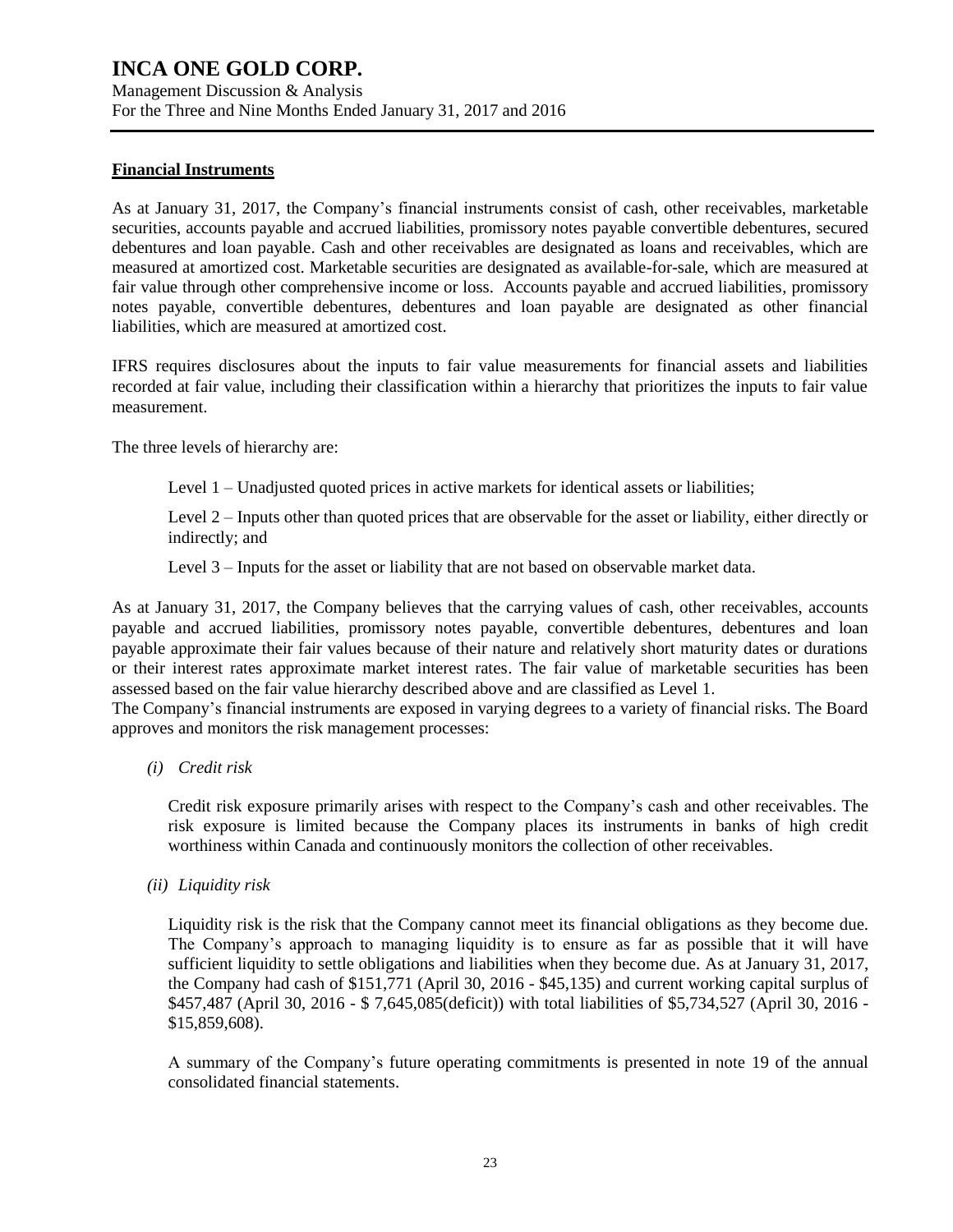#### *(iii) Market risk*

a. Interest rate risk

Interest rate risk is the risk that the fair value or future cash flows of a financial instrument will fluctuate because of changes in market interest rates.

The Company invests cash in guaranteed investment certificates at fixed or floating interest rates in order to maintain liquidity while achieving a satisfactory return for shareholders. A change of 100 basis points in the interest rates would not be material to the financial statements. At January 31, 2017, the Company has no variable rate debt.

b. Foreign currency risk

Foreign exchange risk is the risk that the fair value of future cash flows of a financial instrument will fluctuate because of the changes in the foreign exchange rates. The Company is exposed to the financial risk related to the fluctuation of foreign exchange rates associated with the fluctuations in its US dollar and the Peruvian New Sol ("Sol") bank accounts as well as the translation of foreign held assets and liabilities at current exchange rates.

|                                          | <b>January 31, 2017</b> | April 30, 2016 |
|------------------------------------------|-------------------------|----------------|
| US dollar:                               | \$                      |                |
| Cash                                     | 35,062                  | 31,063         |
| Receivables                              | 18,278                  | 108,809        |
| Accounts payable and accrued liabilities | (702, 202)              | (744, 126)     |
| Long term debts                          | (453, 408)              | (7,190,363)    |
| Net assets                               | (1,102,270)             | (7, 794, 617)  |
| Sol:                                     |                         |                |
| Cash                                     | 96,083                  | 13,488         |
| Receivables                              | 466,593                 | 1,523,703      |
| Accounts payable and accrued liabilities | (309, 201)              | (1,018,224)    |
| Net liabilities                          | 253,475                 | 518,967        |

The Company's net exposure to the US dollar and Sol on financial instruments, in Canadian dollar equivalents, is as follows:

Assuming all other variables constant, an increase or a decrease of 10% of the US dollar against the Canadian dollar, the net loss of the Company and the equity for the three and nine months ended January 31, 2017 would have varied by approximately \$180,000. Assuming all other variables constant, an increase or a decrease of 10% of the Sol against the Canadian dollar, the net loss of the Company and the equity for the three and nine months ended January 31, 2017 would have varied insignificantly.

The Company had no hedging agreements in place with respect to foreign exchange rates.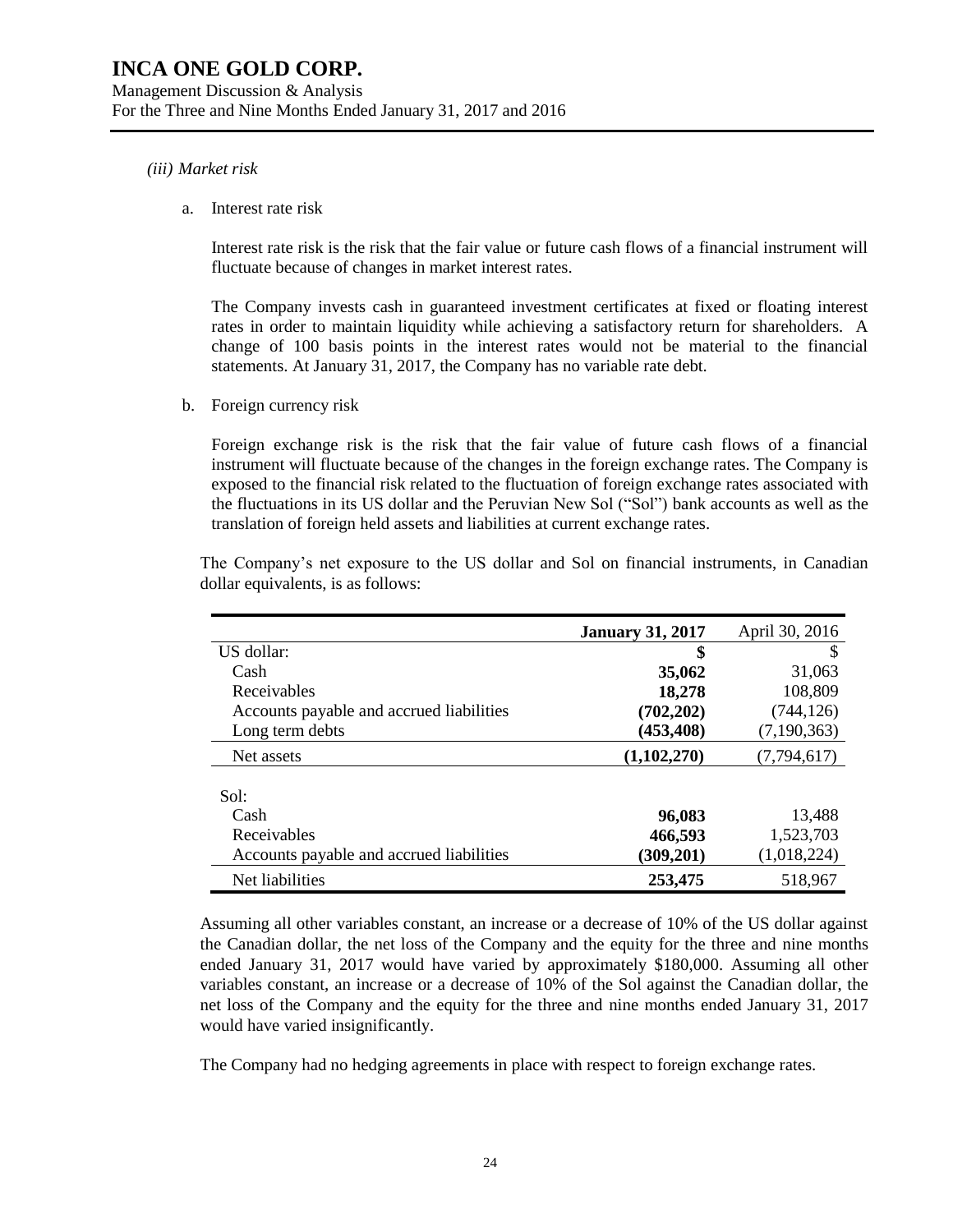b. Commodity price risk

Commodity price risk is the risk of financial loss resulting from movements in the price of the Company's commodity inputs and outputs. The Company's price risk relates primarily to future gold price expectations and the share trading price of its GRIT shares. The Company continuously monitors precious metal and GRIT share trading prices as they are included in projections prepared to determine its future strategy.

### **Off-Balance Sheet Arrangements**

The Company has not entered into any off-balance sheet arrangements.

### **Critical Accounting Policies and Estimates**

The preparation of the Company's consolidated financial statements in accordance with IAS 1, *Presentation of Financial Statements*, requires management to make certain critical accounting estimates and to exercise judgment that affect the accounting policies and the reported amounts of assets, liabilities and disclosure of contingent assets and liabilities at the date of the consolidated financial statements and reported amounts of revenues and expenses during the reporting period. Estimates and assumptions are continually evaluated based on historical experience and other factors, including expectations of future events that are believed to be reasonable under the circumstances. In the future, actual experience may differ from these estimates and assumptions. Revisions to accounting estimates are recognized in the period in which the estimates are revised and in any future periods affected. Uncertainty about these assumptions and estimates could result in outcomes that require a material adjustment to the carrying amounts of assets or liabilities in future periods.

Significant accounting judgments that Management has made in the process of applying accounting policies which it considers have had the most significant effect on the amounts recognized in the consolidated financial statements include, but are not limited to going concern, title to and economic recoverability and probability of future economic benefits of exploration and evaluation assets, date of commencement of commercial production, and determination of functional currency. Management considers the areas currently requiring a significant degree of estimation and assumption and which have a significant risk of resulting in a material adjustment to the carrying amount of assets and liabilities within the next financial year, to include, but not be limited to, the value attributed to share-based compensation, convertible debentures and debentures with warrants, marketable securities, asset retirement and reclamation obligation, and deferred taxes.

These accounting judgments and estimates are further discussed in the Company's annual audited consolidated financial statements at April 30, 2016.

### **Risks and Uncertainties**

Natural resources exploration, development, production and processing involve a number of business risks, some of which are beyond the Company's control. These can be categorized as operational, financial and regulatory risks.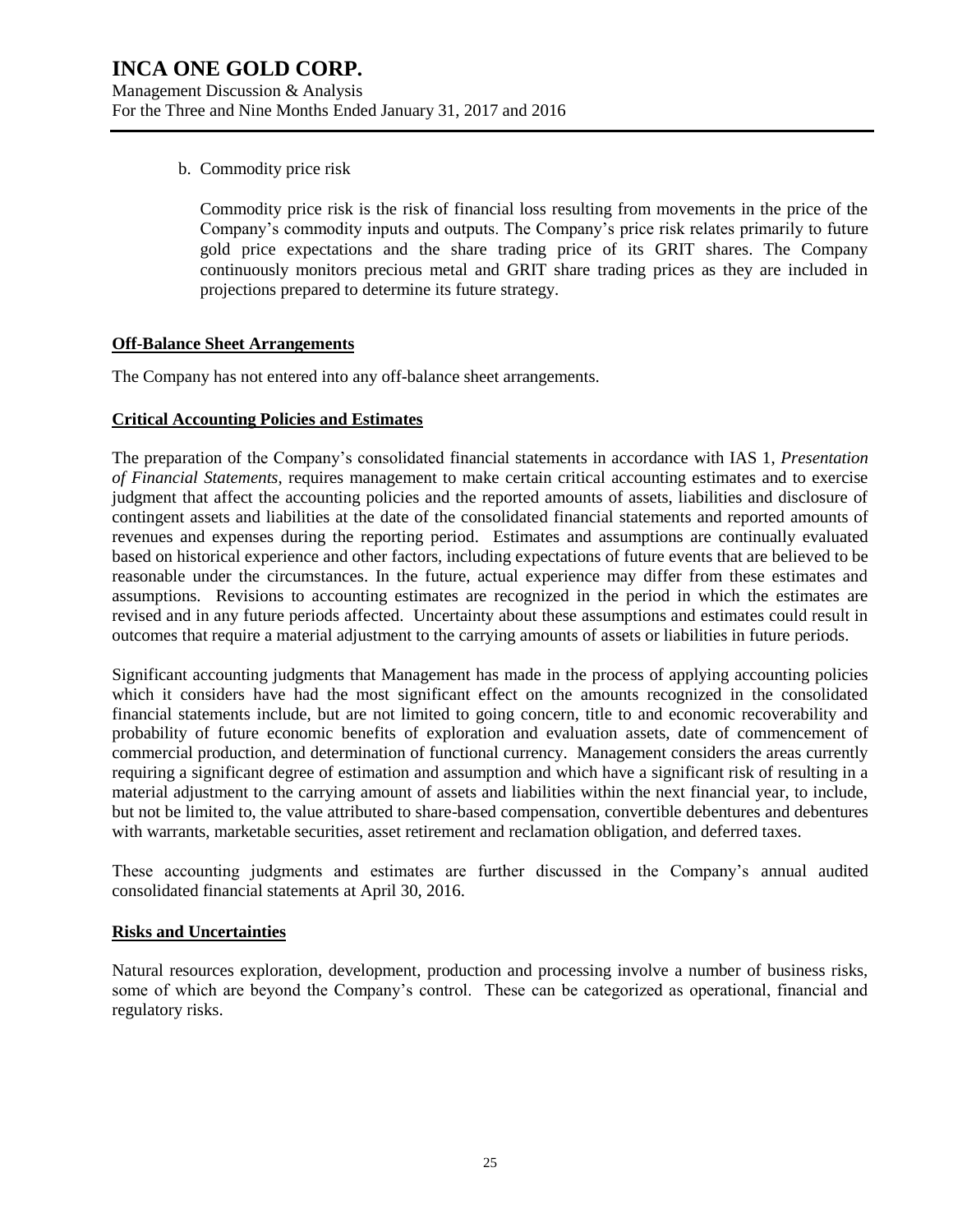Management Discussion & Analysis For the Three and Nine Months Ended January 31, 2017 and 2016

Operational risks include: the Company may not be able to find and develop resources economically, the Company cannot guarantee title to its properties, the Company may have difficulty in marketing production and services, the Company must manage changing governmental laws and regulations, the Company may have difficulty in hiring and retaining skilled employees and contractors, environmental hazards (including discharge of pollutants or hazardous chemicals), industrial accidents and occupational and health hazards, mechanical failures, the unavailability of materials and equipment, pit slope failures, unusual or unexpected rock formations, poor or unexpected geological or metallurgical conditions, poor or inadequate ventilation, failure of mine communication systems, poor water condition, interruptions to gas and electricity supplies, human error and adverse weather conditions, there is no assurance that the Company will acquire additional mineral properties and any acquisitions may expose the Company to new risks, and the mining industry is intensely competitive for the acquisition of new properties, access to capital and hiring of skilled personnel. The Company continuously monitors and responds to changes in these factors and seeks to adhere to all regulations governing its operations.

Financial risks include commodity prices, interest rates and fluctuating foreign exchange rates, all of which are beyond the Company's control. Additional financial risks are the Company's ability to raise capital to continue funding its operations.

Regulatory risks include the possible delays in getting regulatory approval to, and permits for, the transactions that the Board of Directors believe to be in the best interest of the Company, and include increased fees for filings, the introduction of ever more complex reporting requirements the cost of which the Company must meet in order to maintain its exchange listing.

### **Cautionary Note Regarding Forward-Looking Information**

This MD&A contains forward-looking statements. All statements, other than statements of historical fact, constitute "forward-looking statements" and include any information that addresses activities, events or developments that the Company believes, expects or anticipates will or may occur in the future including the Company's strategy, plans or future financial or operating performance and other statements that express management's expectations or estimates of future performance.

Forward-looking statements are generally identifiable by the use of the words "may", "will", "should", "continue", "expect", "anticipate", "estimate", "believe", "intend", "plan" or "project" or the negative of these words or other variations on these words or comparable terminology. All such forward-looking information and statements are based on certain assumptions and analyses made by the Company's management in light of their experience and perception of historical trends, current conditions and expected future developments, as well as other factors management believes are appropriate in the circumstances. These statements, however, are subject to known and unknown risks, uncertainties and other factors that may cause the actual results, level of activity, performance or achievements of the Company to be materially different from those expressed, implied by or projected in the forward-looking information or statements.

Important factors that could cause actual results to differ from these forward-looking statements include but are not limited to: risks related to the exploration and potential development of the Company's projects, risks related to international operations, the actual results of current exploration activities, conclusions of economic evaluations, changes in project parameters as plans continue to be refined, future prices of minerals, as well as those factors discussed in the sections relating to risk factors of the Company set out in this MD&A.